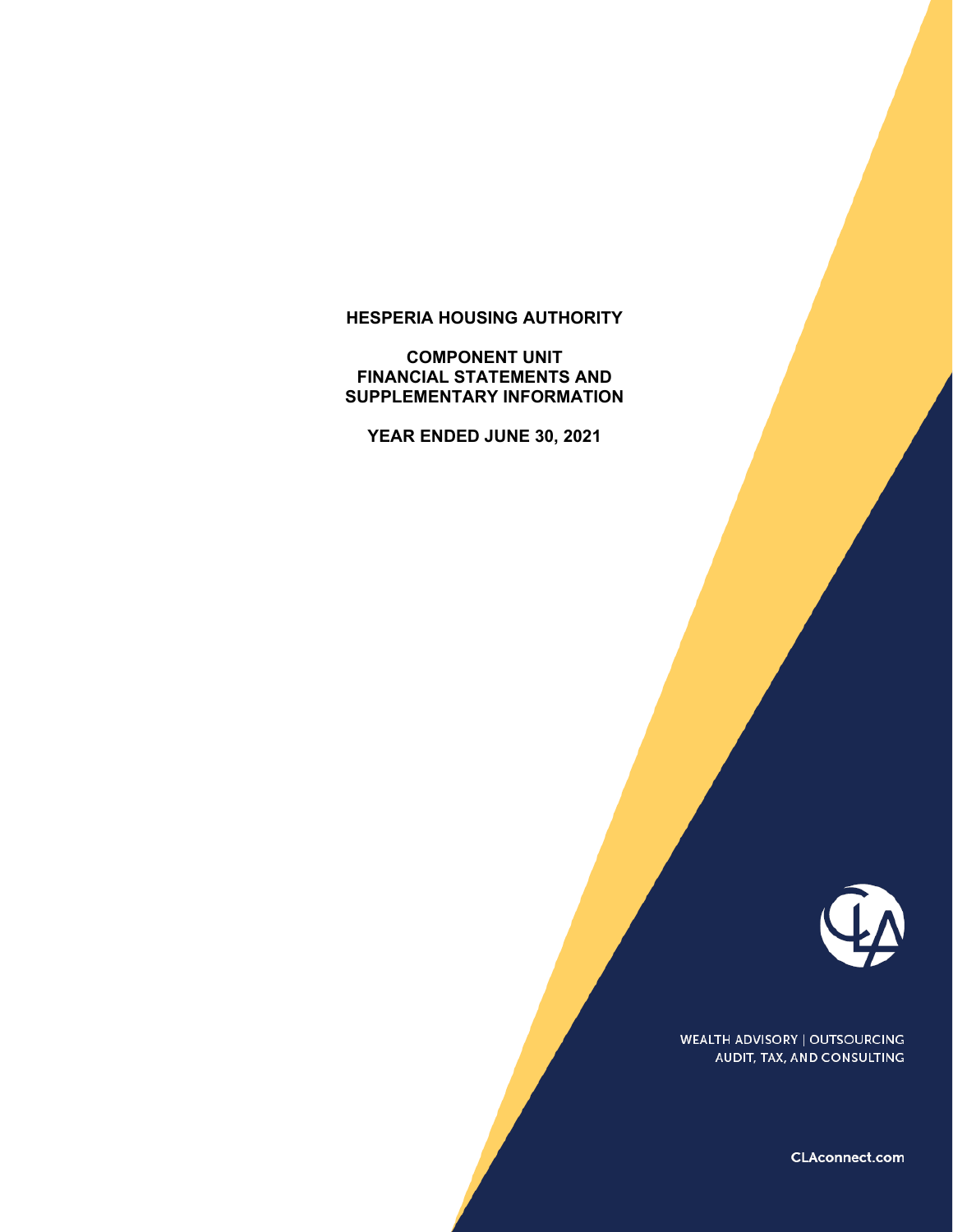### **HESPERIA HOUSING AUTHORITY TABLE OF CONTENTS YEAR ENDED JUNE 30, 2021**

| <b>INDEPENDENT AUDITORS' REPORT</b>                                                                                                                             | 1  |
|-----------------------------------------------------------------------------------------------------------------------------------------------------------------|----|
| <b>MANAGEMENT'S DISCUSSION AND ANALYSIS</b>                                                                                                                     | 3  |
| <b>FINANCIAL STATEMENTS</b>                                                                                                                                     |    |
| <b>STATEMENT OF NET POSITION</b>                                                                                                                                | 8  |
| <b>STATEMENT OF ACTIVITIES</b>                                                                                                                                  | 9  |
| <b>BALANCE SHEET</b>                                                                                                                                            | 10 |
| RECONCILIATION OF THE BALANCE SHEET TO THE STATEMENT OF NET<br><b>POSITION - GOVERNMENTAL FUNDS</b>                                                             | 11 |
| STATEMENT OF REVENUES, EXPENDITURES, AND CHANGES IN FUND<br><b>BALANCES - GOVERNMENTAL FUNDS</b>                                                                | 12 |
| <b>RECONCILIATION OF THE STATEMENT OF REVENUES, EXPENDITURES,</b><br>AND CHANGES IN FUND BALANCES TO THE STATEMENT OF<br><b>ACTIVITIES - GOVERNMENTAL FUNDS</b> | 13 |
| <b>NOTES TO FINANCIAL STATEMENTS</b>                                                                                                                            | 14 |
| <b>REQUIRED SUPPLEMENTARY INFORMATION</b>                                                                                                                       |    |
| <b>BUDGETARY COMPARISON SCHEDULE - HESPERIA HOUSING</b><br><b>AUTHORITY SPECIAL REVENUE FUND</b>                                                                | 25 |
| <b>BUDGETARY COMPARISON SCHEDULE – VVEDA HOUSING AUTHORITY</b><br><b>SPECIAL REVENUE FUND</b>                                                                   | 26 |
| NOTES TO REQUIRED SUPPLEMENTARY INFORMATION                                                                                                                     | 27 |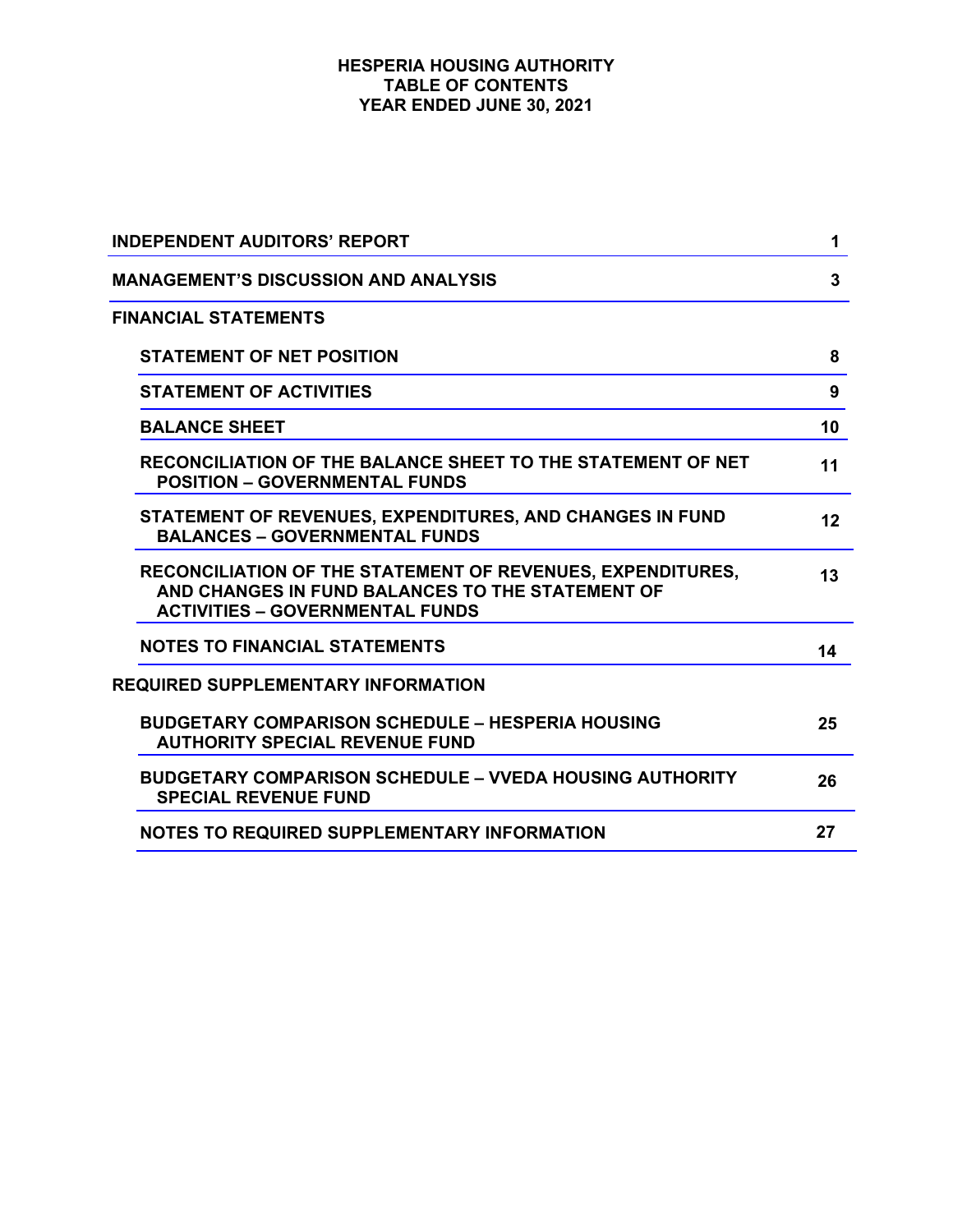<span id="page-2-0"></span>

# **INDEPENDENT AUDITORS' REPORT**

Board of Directors Hesperia Housing Authority Hesperia, California

### **Report on the Financial Statements**

We have audited the accompanying financial statements of the governmental activities and each major fund of the Hesperia Housing Authority (the Authority) (a component unit of the City of Hesperia) as of and for the year ended June 30, 2021, and the related notes to the financial statements, which collectively comprise the Authority's basic financial statements as listed in the table of contents.

### *Management's Responsibility for the Financial Statements*

Management is responsible for the preparation and fair presentation of these financial statements in accordance with accounting principles generally accepted in the United States of America; this includes the design, implementation, and maintenance of internal control relevant to the preparation and fair presentation of financial statements that are free from material misstatement, whether due to fraud or error.

#### *Auditors' Responsibility*

Our responsibility is to express opinions on these financial statements based on our audit. We conducted our audit in accordance with auditing standards generally accepted in the United States of America and the standards applicable to financial audits contained in *Government Auditing Standards*, issued by the Comptroller General of the United States. Those standards require that we plan and perform the audit to obtain reasonable assurance about whether the financial statements are free from material misstatement.

An audit involves performing procedures to obtain audit evidence about the amounts and disclosures in the financial statements. The procedures selected depend on the auditors' judgment, including the assessment of the risks of material misstatement of the financial statements, whether due to fraud or error. In making those risk assessments, the auditor considers internal control relevant to the Authority's preparation and fair presentation of the financial statements in order to design audit procedures that are appropriate in the circumstances, but not for the purpose of expressing an opinion on the effectiveness of the Authority's internal control. Accordingly, we express no such opinion. An audit also includes evaluating the appropriateness of accounting policies used and the reasonableness of significant accounting estimates made by management, as well as evaluating the overall presentation of the financial statements.

We believe that the audit evidence we have obtained is sufficient and appropriate to provide a basis for our audit opinions.



CLA is an independent member of Nexia International, a leading, global network of independent accounting and consulting firms. See nexia.com/member-firm-disclaimer for details.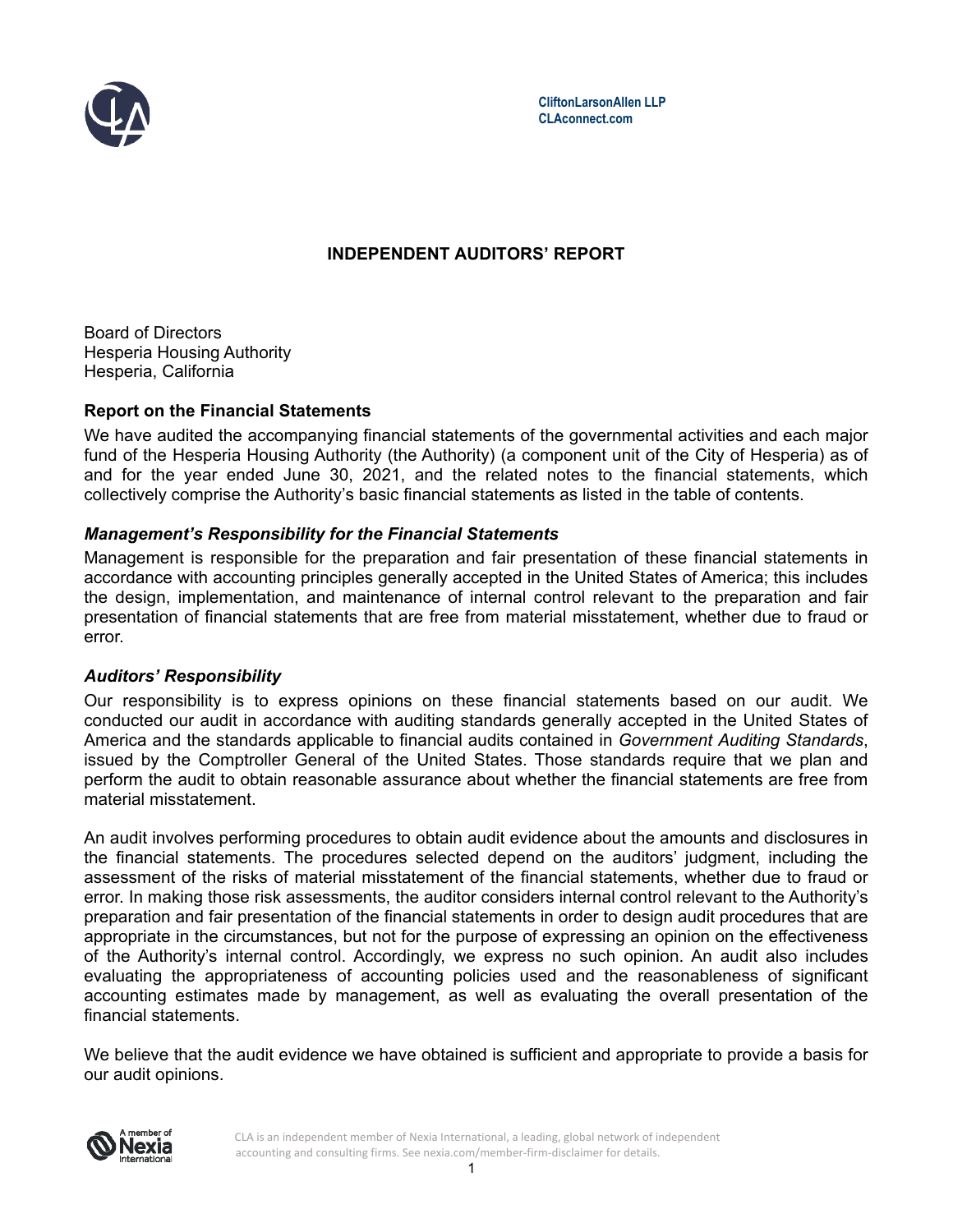### *Opinions*

In our opinion, the financial statements referred to above present fairly, in all material respects, the respective financial position of the governmental activities and each major fund of the Hesperia Housing Authority as of June 30, 2021, and the respective changes in financial position for the year then ended in accordance with accounting principles generally accepted in the United States of America.

### *Other Matters*

#### *Required Supplementary Information*

Accounting principles generally accepted in the United States of America require that the management's discussion and analysis and budgetary comparison schedules identified as Required Supplementary Information (RSI) in the accompanying table of contents be presented to supplement the basic financial statements. Such information, although not a part of the basic financial statements, is required by the Governmental Accounting Standards Board, who considers it to be an essential part of financial reporting for placing the basic financial statements in an appropriate operational, economic or historical context. We have applied certain limited procedures to the RSI in accordance with auditing standards generally accepted in the United States of America, which consisted of inquiries of management about the methods of preparing the information and comparing the information for consistency with management's responses to our inquiries, the basic financial statements, and other knowledge we obtained during our audit of the basic financial statements. We do not express an opinion or provide any assurance on the information because the limited procedures do not provide us with sufficient evidence to express an opinion or provide any assurance.

### **Other Reporting Required by** *Government Auditing Standards*

In accordance with *Government Auditing Standards*, we have also issued our report dated December 30, 2021, on our consideration of the Authority's internal control over financial reporting and on our tests of its compliance with certain provisions of laws, regulations, contracts and grant agreements and other matters. The purpose of that report is solely to describe the scope of our testing of internal control over financial reporting and compliance and the results of that testing, and not to provide an opinion on the effectiveness of the Authority's internal control over financial reporting or on compliance. That report is an integral part of an audit performed in accordance with Government Auditing Standards in considering the Authority's internal control over financial reporting and compliance.

Viifton Larson Allen LLP

**CliftonLarsonAllen LLP** 

Carlsbad, California December 30, 2021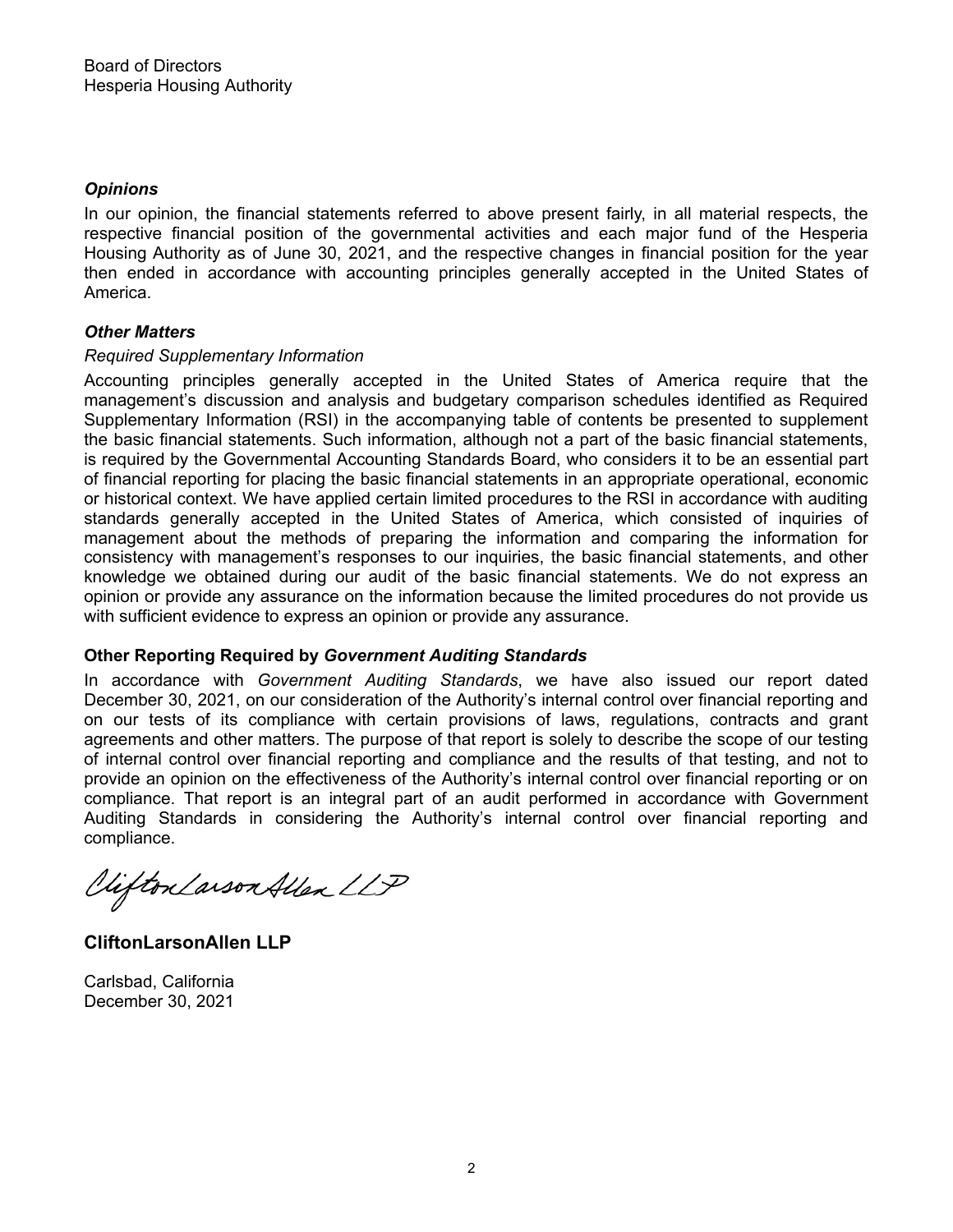### **MANAGEMENT'S DISCUSSION AND ANALYSIS**

<span id="page-4-0"></span>Our discussion and analysis of the Hesperia Housing Authority's (Authority) financial performance provides an overview of the Authority's financial activities for the fiscal year (FY) ending June 30, 2021. Please read it in conjunction with the accompanying basic financial statements.

#### **FINANCIAL HIGHLIGHTS**

During FY 2020-21, the Authority's net position decreased by \$1.8 million. This decrease is primarily the result of a \$1.4 million reduction in the book value of land held for resale to reflect current market conditions, along with the recognition of \$0.4 million in homebuyer assistance loans.

### **USING THIS ANNUAL REPORT**

This annual report consists of a series of financial statements. The Statement of Net Position and the Statement of Activities provide information about the activities of the Authority as a whole and present a longer-term view of the Authority's finances. Fund financial statements tell how these services were financed in the short term as well as what remains for future spending. Fund financial statements also report the Authority's operations in more detail than the governmentwide statements by providing information about the Authority's most significant funds.

### **REPORTING THE AUTHORITY AS A WHOLE**

The discussion and analysis provided here are intended to serve as an introduction to the Authority's basic financial statements. The basic financial statements consist of three components: 1) government-wide financial statements, 2) fund financial statements, and 3) the notes to financial statements. This report also includes supplementary information intended to furnish additional detail to support the basic financial statements themselves.

#### **Government-Wide Financial Statements**

One of the most important questions asked about the Authority's finances is, "Is the Authority as a whole better off or worse off as a result of this year's activities?" The Government-Wide Statements – The Statement of Net Position and the Statement of Activities – report information about the Authority as a whole and about its activities in a way that helps answer this question. These statements include all assets and liabilities using the accrual basis of accounting method, which is similar to the accounting used by most private-sector companies. All of the current year's revenues and expenses are taken into account regardless of when cash is received or paid.

The *statement of net position* presents financial information on all of the Authority's assets, liabilities, and deferred inflows/outflows of resources, with the difference reported as net position. Over time, increases or decreases in net position may serve as a useful indicator of whether the financial position of the Authority is improving or deteriorating.

The *statement of activities* presents information showing how the Authority's net position changed during the most recent fiscal year. All changes in net position are reported as soon as the underlying event giving rise to the change occurs, *regardless of the timing of related cash flows*. Thus, revenues and expenses are reported for some items that will only result in cash flows in future fiscal periods (e.g., uncollected taxes and earned but unused vacation leave).

#### **REPORTING THE AUTHORITY'S MOST SIGNIFICANT FUNDS**

Fund Financial Statements – A fund is a grouping of related accounts that is used to maintain control over resources that have been segregated for specific activities or objectives. The Authority, like other state and local governments, uses fund accounting to ensure and demonstrate compliance with finance-related legal requirements. The Authority uses a governmental fund to account for its operations.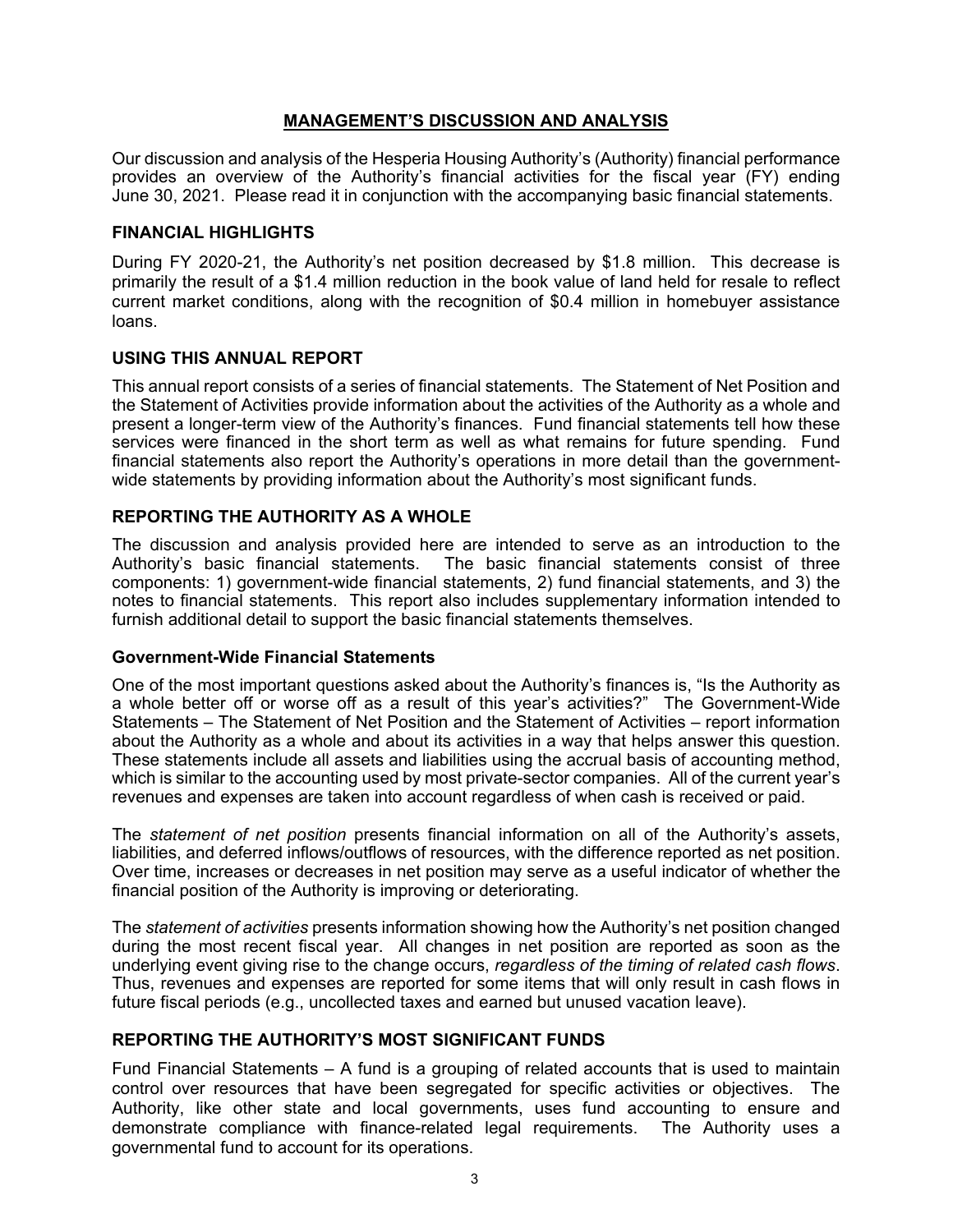*Governmental Funds – Governmental funds* are used to account for essentially the same functions reported as *governmental activities* in the government-wide financial statements. However, unlike the government-wide financial statements, governmental fund financial statements focus on *near-term inflows and outflows of spendable resources*, as well as on *balances of spendable resources* available at the end of the fiscal year. Such information may be useful in assessing a government's near-term financing requirements.

Because the focus of governmental funds is narrower than that of the government-wide financial statements, it is useful to compare the information presented for *governmental funds* with similar information presented for *governmental* activities in the government-wide financial statements. By doing so, readers may better understand the long-term impact of the government's near-term financing decisions. Both the governmental fund balance sheet and the governmental fund statement of revenues, expenditures, and changes in fund balances provide a reconciliation to facilitate this comparison between *governmental funds* and *governmental activities*.

**Notes to the Financial Statements –** The notes provide additional information that is necessary to acquire a full understanding of the data provided in the government-wide and fund financial statements.

# **THE HESPERIA HOUSING AUTHORITY AS A WHOLE**

Our analysis focuses on the Condensed Statement of Net Position (Table 1) and Changes in Net Position (Table 2) of the Authority. As noted earlier, net position over time, may serve as a useful indicator of a government's financial position.

|                                     |              |                  | Changes from 2020 to 2021 |            |
|-------------------------------------|--------------|------------------|---------------------------|------------|
|                                     | 2020         | 2021             | Amount                    | Percentage |
| Current and other assets            | \$13,983,324 | 12,632,458<br>\$ | \$(1,350,866)             | $-10%$     |
| Capital assets                      | 459          |                  | (459)                     | $-100\%$   |
| Total assets                        | 13,983,783   | 12,632,458       | (1,351,325)               | $-10%$     |
| Total deferred outflow of resources |              |                  |                           | $0\%$      |
| <b>Current liabilities</b>          | 12,395       | 429,708          | 417,313                   | 3367%      |
| <b>Total liabilities</b>            | 12,395       | 429,708          | 417,313                   | 3367%      |
| Total deferred inflow of resources  |              |                  |                           | 0%         |
| Net Position:                       |              |                  |                           |            |
| Investment in capital assets        | 459          |                  | (459)                     | $-100\%$   |
| Restricted                          | 13,970,929   | 12,202,750       | (1,768,179)               | $-13%$     |
| <b>Total Net Position</b>           | \$13,971,388 | 12,202,750<br>\$ | \$(1,768,638)             | $-13%$     |

### **Table 1 Condensed Statement of Net Position**

The following is a brief explanation for the changes in Table 1 above for the fiscal year ending June 30, 2021:

- Current and other assets in the amount of \$12.6 million decreased by \$1.4 million from the year ending June 30, 2020. This is a result of an adjustment to land held for resale to reflect current market conditions.
- Due to depreciation, capital assets decreased during the year by \$459, and is now fully depreciated.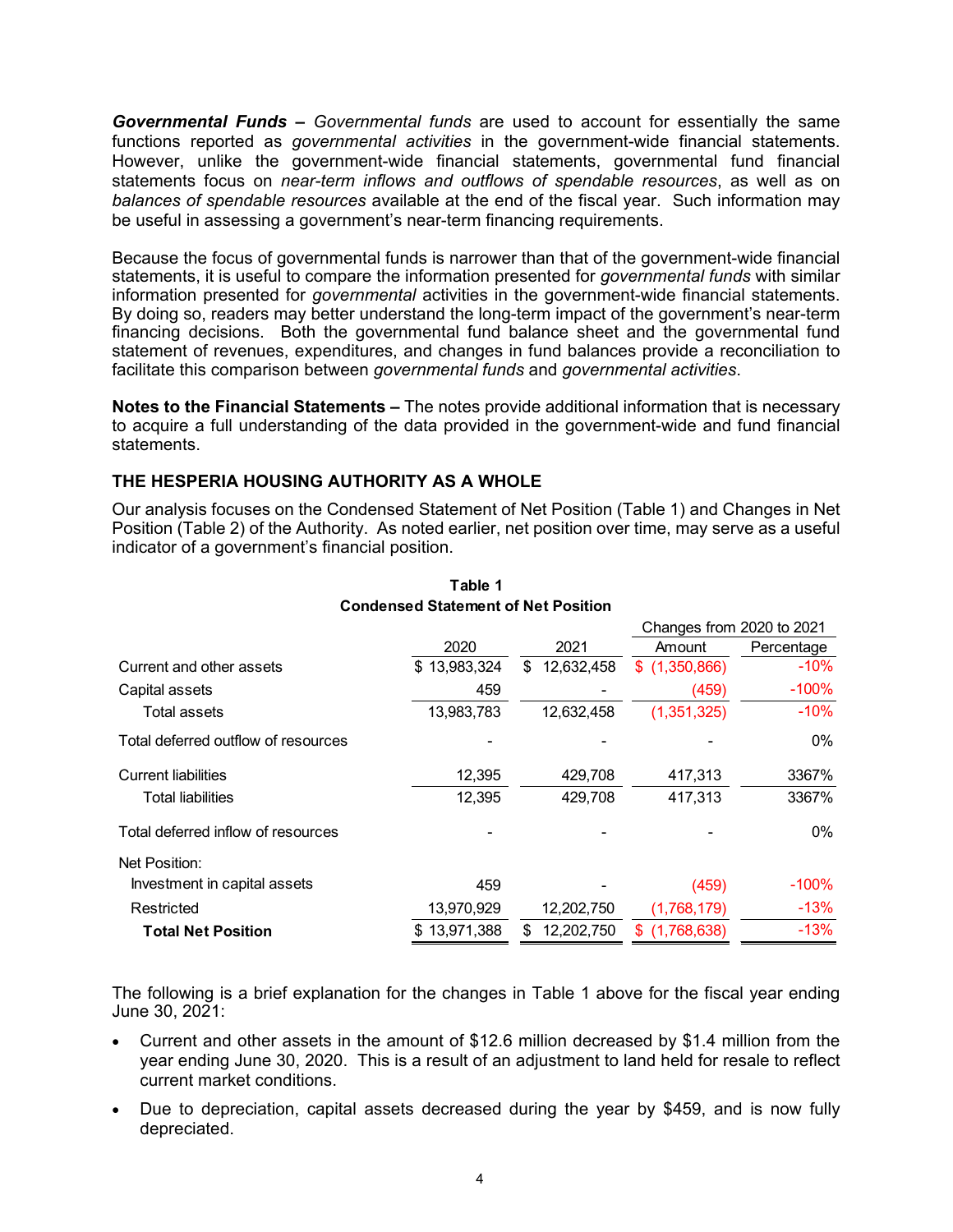- Current liabilities totaled \$429,708 at June 30, 2021, an increase of \$0.4 million, which is primarily attributed to a \$428,554 obligation to reimburse the City of Hesperia's Neighborhood Stabilization Program for homebuyer assistance loans authorized by the Authority.
- Total Net Position is shown to decrease by \$1.8 million; this is due to the reduction of land held for resale of \$1.4 million and an increase in liabilities of \$0.4 million, resulting from the Authority's obligation to reimburse the City of Hesperia's Neighborhood Stabilization Program for homebuyer assistance loans authorized by the Authority.

# **AUTHORITY ACTIVITIES**

As shown in Table 2, the Authority's expenses at June 30, 2021 total \$1.9 million. The Fiscal Year (FY) 2020-21 expenditures are \$1.8 million more than the FY 2019-20 expenditures of \$0.1 million. This year's increase is primarily due to an adjustment in the value of land held for resale of \$1.4 million, as well as the recognition of \$0.4 million of homebuyer assistance program loans. The Authority's revenue shows a decrease of \$0.1 million, which is primarily the result of \$81,021 in reduced interest income due to lower interest rates in FY 2020-21, and a \$30,218 home rehabilitation loan repayment that occurred in the prior fiscal year (FY 2019-20).

|                                | Table 2                        |                  |                           |            |  |  |
|--------------------------------|--------------------------------|------------------|---------------------------|------------|--|--|
|                                | <b>Changes in Net Position</b> |                  | Changes from 2020 to 2021 |            |  |  |
|                                | 2021<br>2020                   |                  | Amount                    | Percentage |  |  |
| <b>Revenues</b>                |                                |                  |                           |            |  |  |
| General revenues:              |                                |                  |                           |            |  |  |
| Income from money and property | 127,589                        | 46,568           | (81,021)                  | $-64%$     |  |  |
| Other                          | 119,840                        | 92,208           | (27, 632)                 | $-23%$     |  |  |
| Total revenues                 | 247,429                        | 138,776          | (108, 653)                | $-44%$     |  |  |
| <b>Expenses</b>                |                                |                  |                           |            |  |  |
| <b>Development Services</b>    | 94,463                         | 1,907,414        | 1,812,951                 | 1919%      |  |  |
| Total expenses                 | 94,463                         | 1,907,414        | 1,812,951                 | 1919%      |  |  |
| Change in net position         | 152,966                        | (1,768,638)      | (1,921,604)               | $-1256%$   |  |  |
| Net position at July 1         | 13,818,422                     | 13,971,388       | 152,966                   | $1\%$      |  |  |
| Net position at June 30        | 13,971,388<br>\$               | 12,202,750<br>\$ | (1,768,638)<br>\$         | $-13%$     |  |  |

# **FINANCIAL ANALYSIS OF THE AUTHORITY'S FUNDS**

At year-end, the Authority's governmental funds reported combined fund balances of \$12.2 million.

- The fund balance of the Hesperia Housing Authority Fund is \$10.4 million, which is restricted for low and moderate income housing functions. The Fund balance has decreased by \$1.8 million from June 30, 2020. As described, the decrease is primarily due to the \$1.4 million reduction in land held for resale to reflect current market conditions, as well as the recognition of \$0.4 million of homebuyer assistance loans.
- The Victor Valley Economic Development Agency (VVEDA) Housing Authority Fund balance is \$1.8 million, which is a modest increase from June 30, 2020. The primary reason is that VVEDA funds must be utilized for low and moderate income housing functions in the VVEDA target area.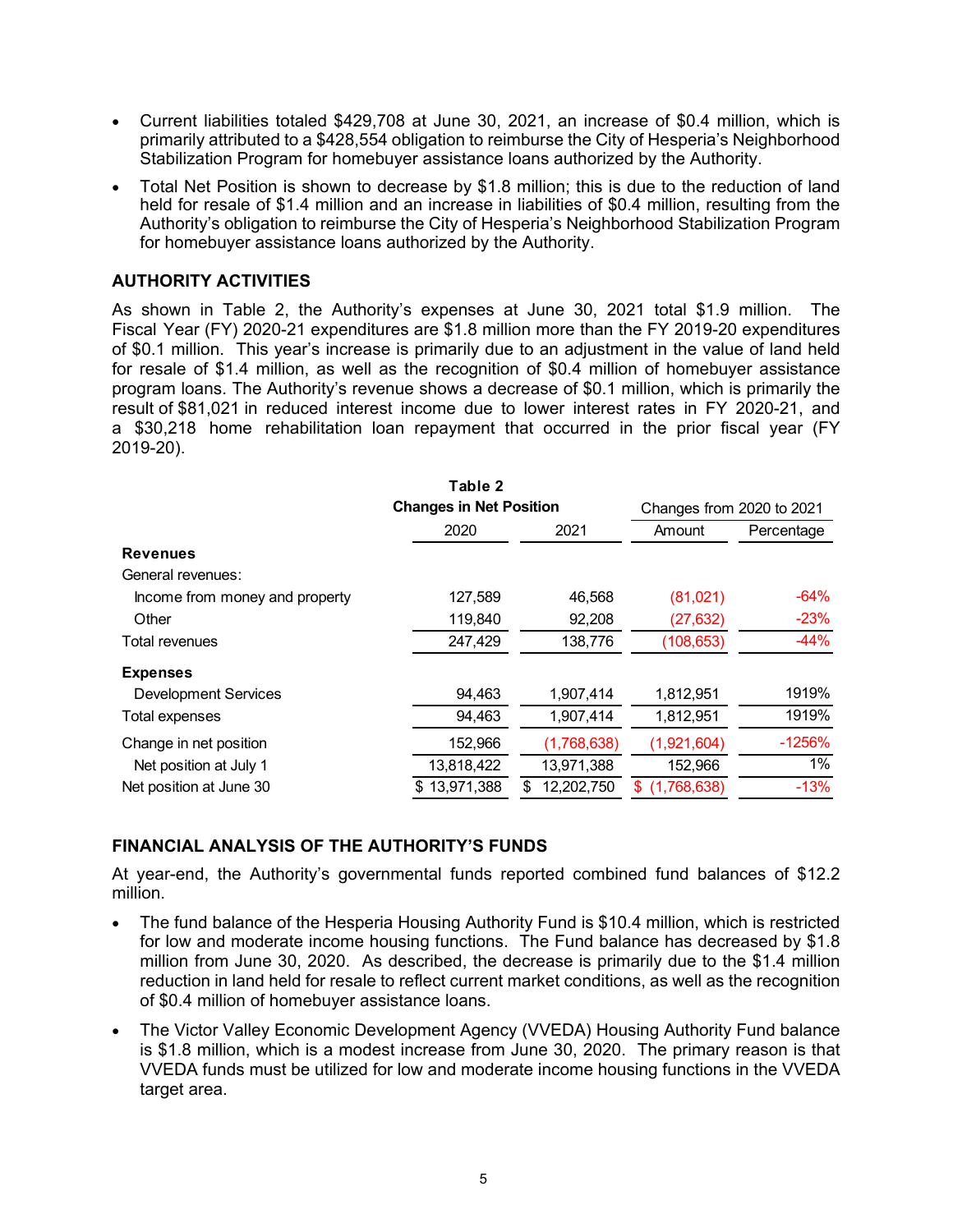### **CAPITAL ASSETS**

The capital assets of the Authority, as shown in Table 3, are those assets that are used in the performance of the Authority's functions. As of June 30, 2021, capital assets of the Authority are fully depreciated.

|                                   |              |     |     | Table 3 |                     |  |                     |              |               |  |
|-----------------------------------|--------------|-----|-----|---------|---------------------|--|---------------------|--------------|---------------|--|
| <b>Capital Assets at Year-end</b> |              |     |     |         |                     |  |                     |              |               |  |
|                                   | Balance at   |     |     |         |                     |  |                     |              | Balance at    |  |
|                                   | July 1, 2020 |     |     |         |                     |  |                     |              | June 30, 2021 |  |
|                                   | Net of       |     |     |         |                     |  |                     |              | Net of        |  |
|                                   | Accumulated  |     |     |         |                     |  | <b>Current Year</b> |              | Accumulated   |  |
|                                   | Depreciation |     |     |         | Increases Decreases |  | Depreciation        |              | Depreciation  |  |
| <b>Governmental Activities:</b>   |              |     |     |         |                     |  |                     |              |               |  |
| Equipment and vehicles            | \$           | 459 | \$  |         | \$                  |  | -S                  | (459)        | -5            |  |
|                                   |              | 459 | \$. |         |                     |  |                     | $\sqrt{459}$ |               |  |

### **ECONOMIC FACTORS AND NEXT YEAR'S BUDGETS AND RATES**

In Fiscal Year 2021-22, the Authority's budget anticipates expenditures of approximately \$66,650 to maintain current operations. The expenditures are offset by anticipated revenue of \$0.2 million.

### **CONTACTING THE AUTHORITY'S FINANCIAL MANAGEMENT**

This financial report is designed to provide our citizens, taxpayers, customers, and creditors with a general overview of the Authority's finances and to show the Authority's accountability for the money it receives. If you have questions about this report or need additional financial information, contact the Authority's Finance Department, at the City of Hesperia, 9700 Seventh Avenue, Hesperia, California 92345.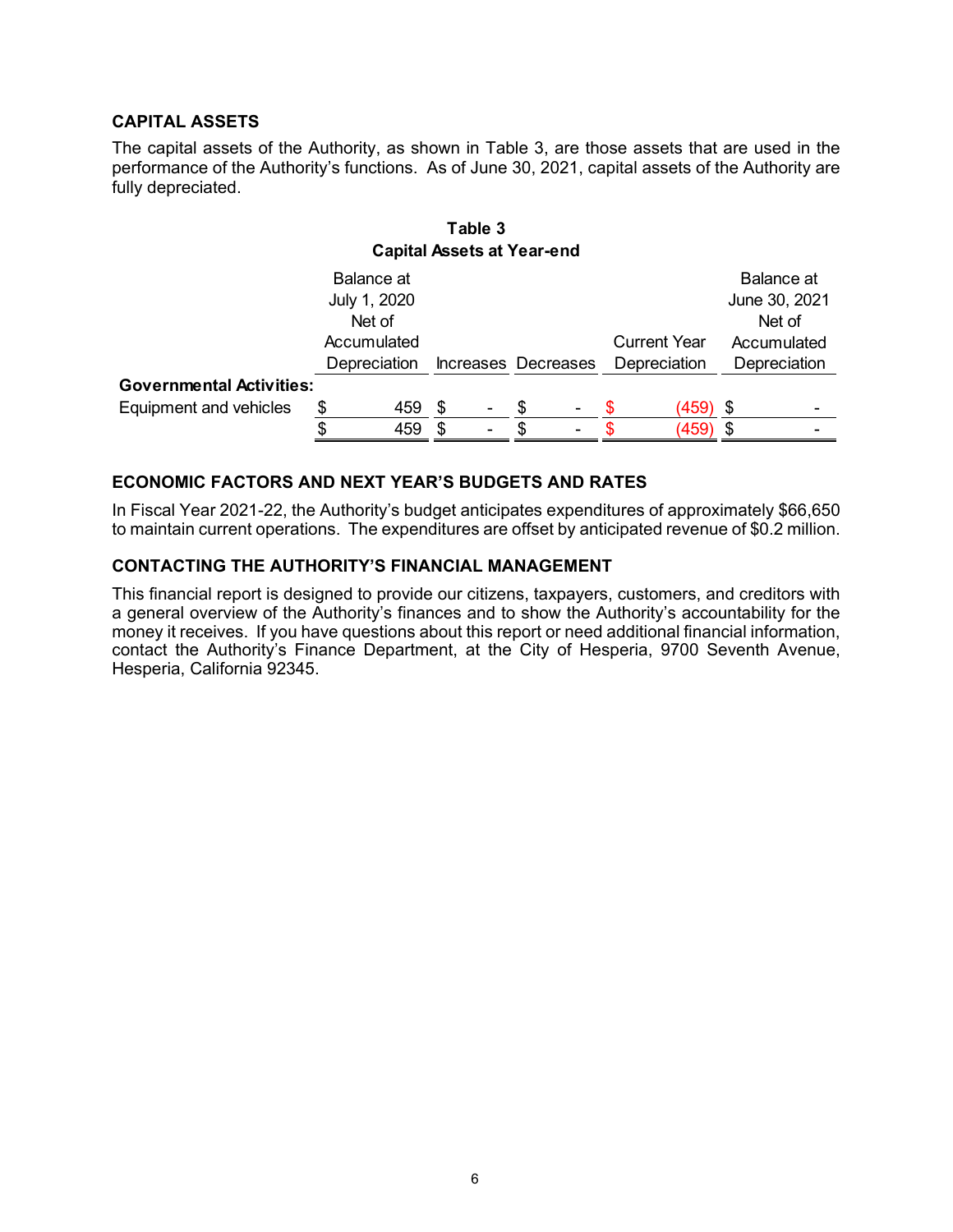# **FINANCIAL STATEMENTS**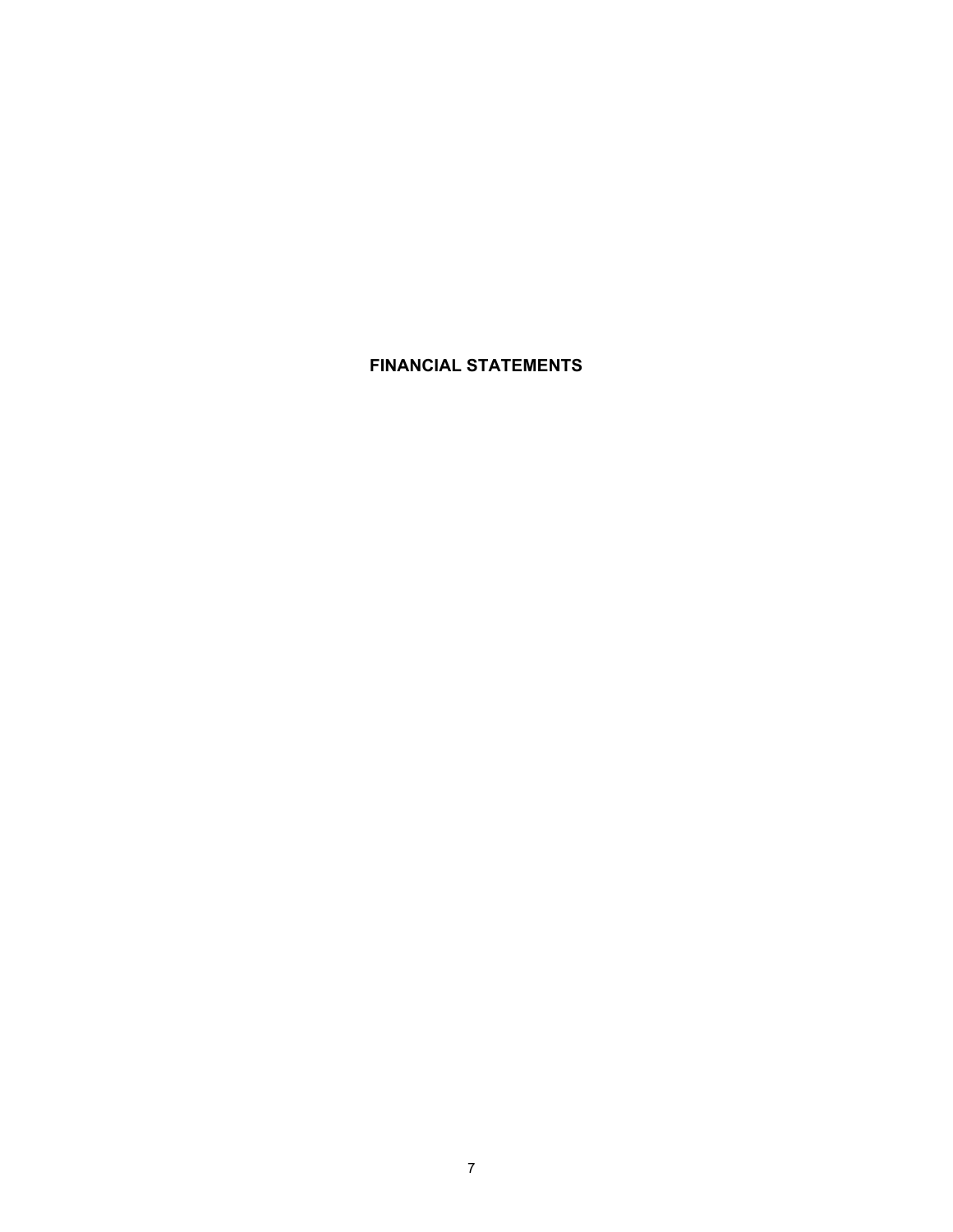# **HESPERIA HOUSING AUTHORITY STATEMENT OF NET POSITION JUNE 30, 2021**

<span id="page-9-0"></span>

|                                                | Governmental<br>Activities |
|------------------------------------------------|----------------------------|
| <b>ASSETS</b>                                  |                            |
| <b>Current Assets:</b>                         |                            |
| Cash and Cash Equivalents                      | \$<br>5,460,766            |
| Receivables:                                   |                            |
| <b>Accrued Interest</b>                        | 3,883                      |
| Land Held for Resale                           | 7,158,001                  |
| <b>Total Current Assets</b>                    | 12,622,650                 |
| <b>Noncurrent Assets:</b>                      |                            |
| <b>Other Noncurrent Assets:</b>                |                            |
| Deposits                                       | 9,808                      |
| <b>Notes Receivable</b>                        | 22,863,572                 |
| Allowance for Notes Receivable                 | (22, 863, 572)             |
| <b>Total Other Noncurrent Assets</b>           | 9,808                      |
| Capital Assets:                                |                            |
| <b>Equipment and Vehicles</b>                  | 6,596                      |
| Less: Accumulated Depreciation                 | (6, 596)                   |
| <b>Total Capital Assets</b>                    |                            |
| <b>Total Noncurrent Assets</b>                 | 9,808                      |
| <b>Total Assets</b>                            | 12,632,458                 |
| <b>LIABILITIES</b>                             |                            |
| <b>Current Liabilities:</b>                    |                            |
| Accounts Payable and Other Current Liabilities | 1,154                      |
| Due to City of Hesperia                        | 428,554                    |
| <b>Total Current Liabilities</b>               | 429,708                    |
| <b>NET POSITION</b>                            |                            |
| Restricted for Low Income Housing              | 12,202,750                 |
| <b>Total Net Position</b>                      | 12,202,750                 |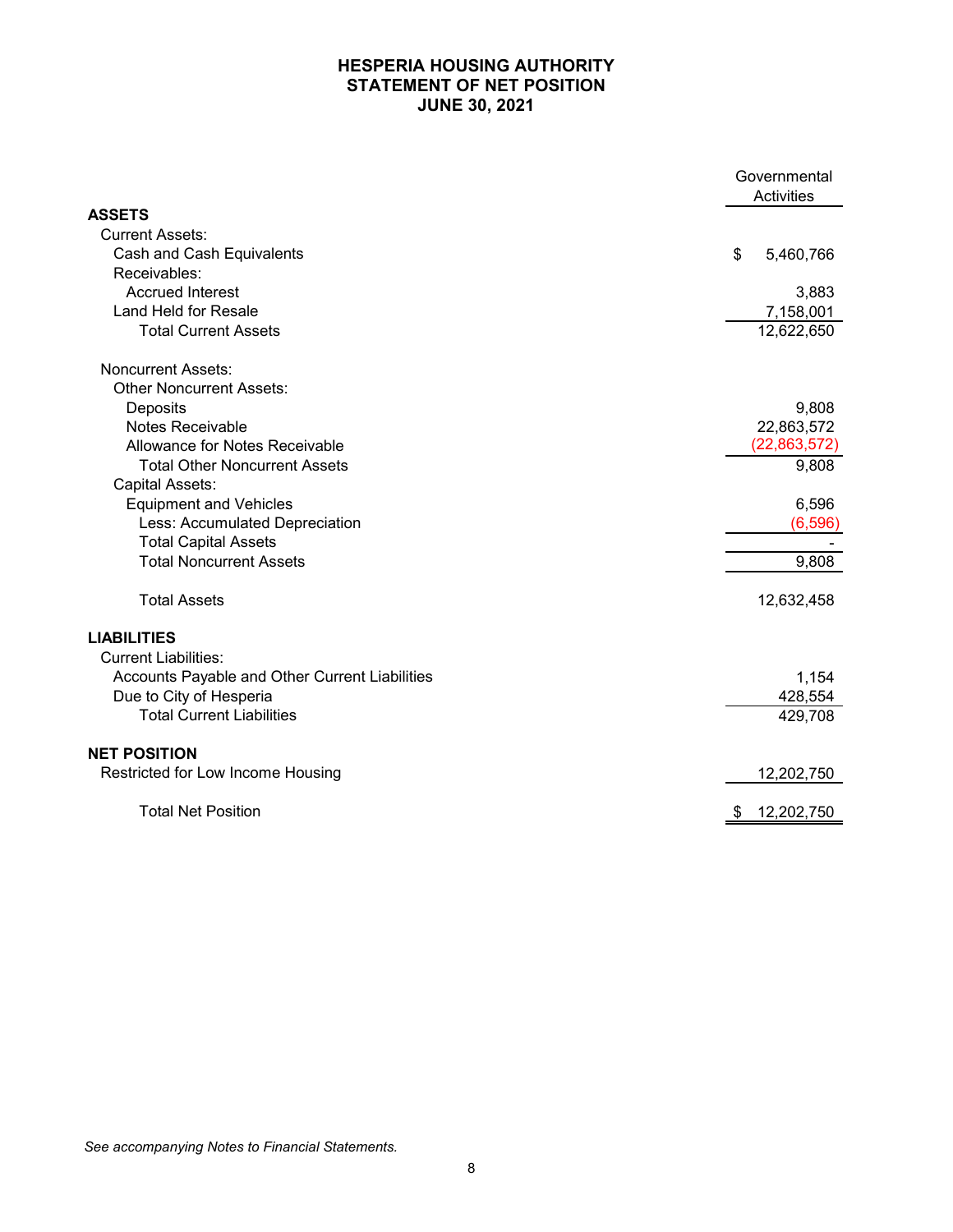### **HESPERIA HOUSING AUTHORITY STATEMENT OF ACTIVITIES YEAR ENDED JUNE 30, 2021**

<span id="page-10-0"></span>

|                 |                 |               |               | Net (Expense)       |
|-----------------|-----------------|---------------|---------------|---------------------|
|                 |                 |               |               | Revenue and         |
|                 |                 |               |               | Changes in          |
|                 |                 |               |               | <b>Net Position</b> |
|                 |                 | Operating     | Capital       |                     |
|                 | Charges for     | Grants and    | Grants and    | Governmental        |
| <b>Expenses</b> | <b>Services</b> | Contributions | Contributions | Activities          |
|                 |                 |               |               |                     |
|                 |                 |               |               |                     |
| 1,907,414<br>S. | \$              | \$            | \$            | (1,907,414)<br>\$   |
| 1,907,414       | \$              |               |               | (1,907,414)         |
|                 |                 |               |               |                     |
|                 |                 |               |               | 46,568              |
|                 |                 |               |               | 92,208              |
|                 |                 |               |               | 138,776             |
|                 |                 |               |               | (1,768,638)         |
|                 |                 |               |               | 13,971,388          |
|                 |                 |               |               | 12,202,750          |
|                 |                 |               |               | Program Revenues    |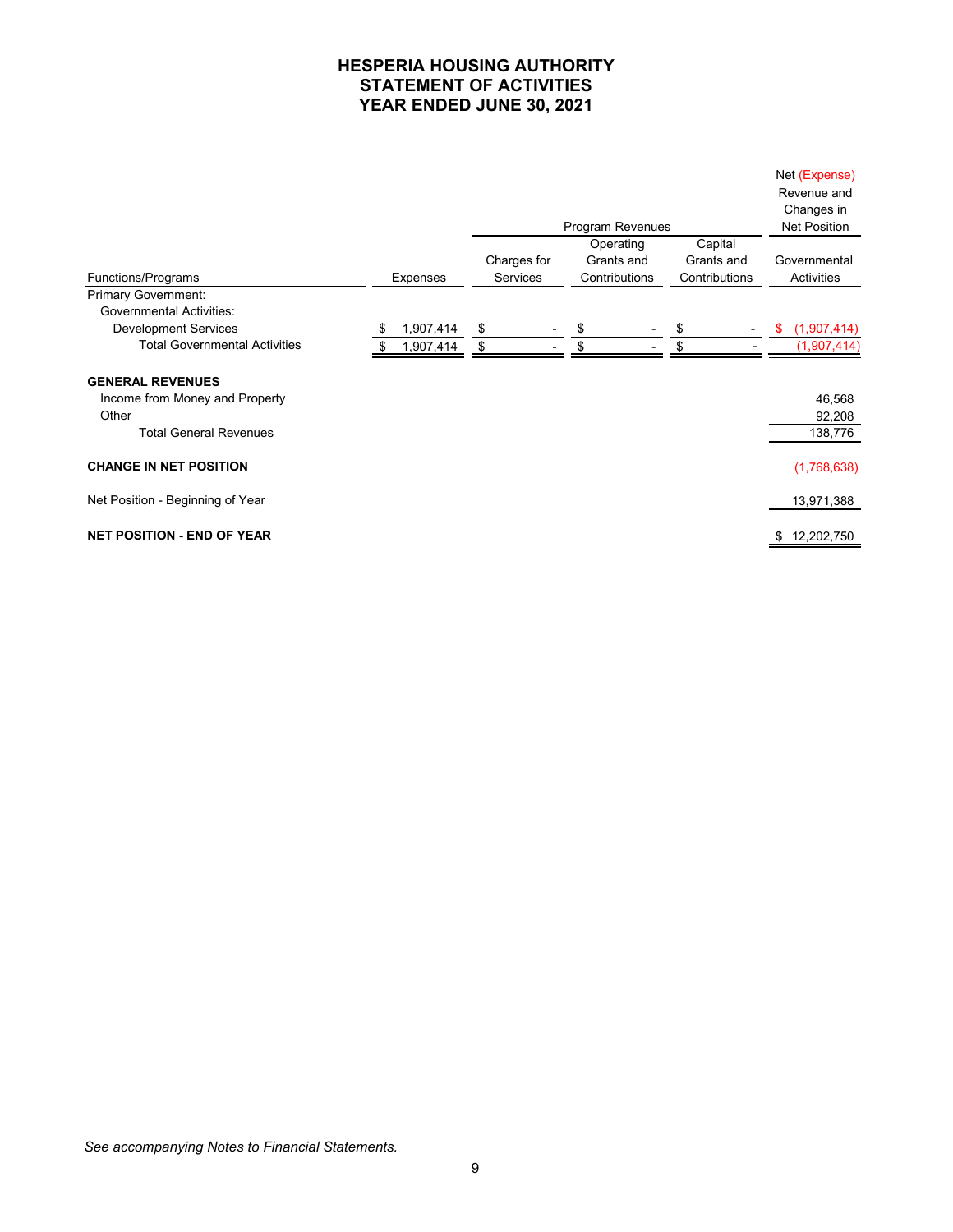### **HESPERIA HOUSING AUTHORITY BALANCE SHEET GOVERNMENTAL FUNDS JUNE 30, 2021**

<span id="page-11-0"></span>

|                                                                                                                                    | Hesperia<br>Housing<br>Authority                                    | <b>Total Housing</b><br>Authority<br>Funds |                                                                     |
|------------------------------------------------------------------------------------------------------------------------------------|---------------------------------------------------------------------|--------------------------------------------|---------------------------------------------------------------------|
| <b>ASSETS</b>                                                                                                                      |                                                                     |                                            |                                                                     |
| Cash and Cash Equivalents<br><b>Accrued Interest</b><br>Notes Receivable<br>Allowance for Notes Receivable<br>Land Held for Resale | \$<br>3,641,925<br>2,587<br>22,863,572<br>(22,863,572)<br>7,158,001 | \$<br>1,818,841<br>1,296                   | \$<br>5,460,766<br>3,883<br>22,863,572<br>(22,863,572)<br>7,158,001 |
| <b>Total Assets</b>                                                                                                                | 10,802,513                                                          | 1,820,137<br>\$                            | 12,622,650<br>\$                                                    |
| <b>LIABILITIES AND FUND BALANCES</b>                                                                                               |                                                                     |                                            |                                                                     |
| <b>LIABILITIES</b><br>Accounts Payable and Other Current Liabilities<br>Due to City of Hesperia<br><b>Total Liabilities</b>        | \$<br>1,154<br>428,554<br>429,708                                   | \$                                         | \$<br>1,154<br>428,554<br>429,708                                   |
| <b>FUND BALANCES</b><br>Restricted:                                                                                                |                                                                     |                                            |                                                                     |
| Low Income Housing<br>Total Liabilities and Fund Balances                                                                          | 10,372,805<br>10,802,513                                            | 1,820,137<br>1,820,137<br>S                | 12,192,942<br>12,622,650                                            |
|                                                                                                                                    |                                                                     |                                            |                                                                     |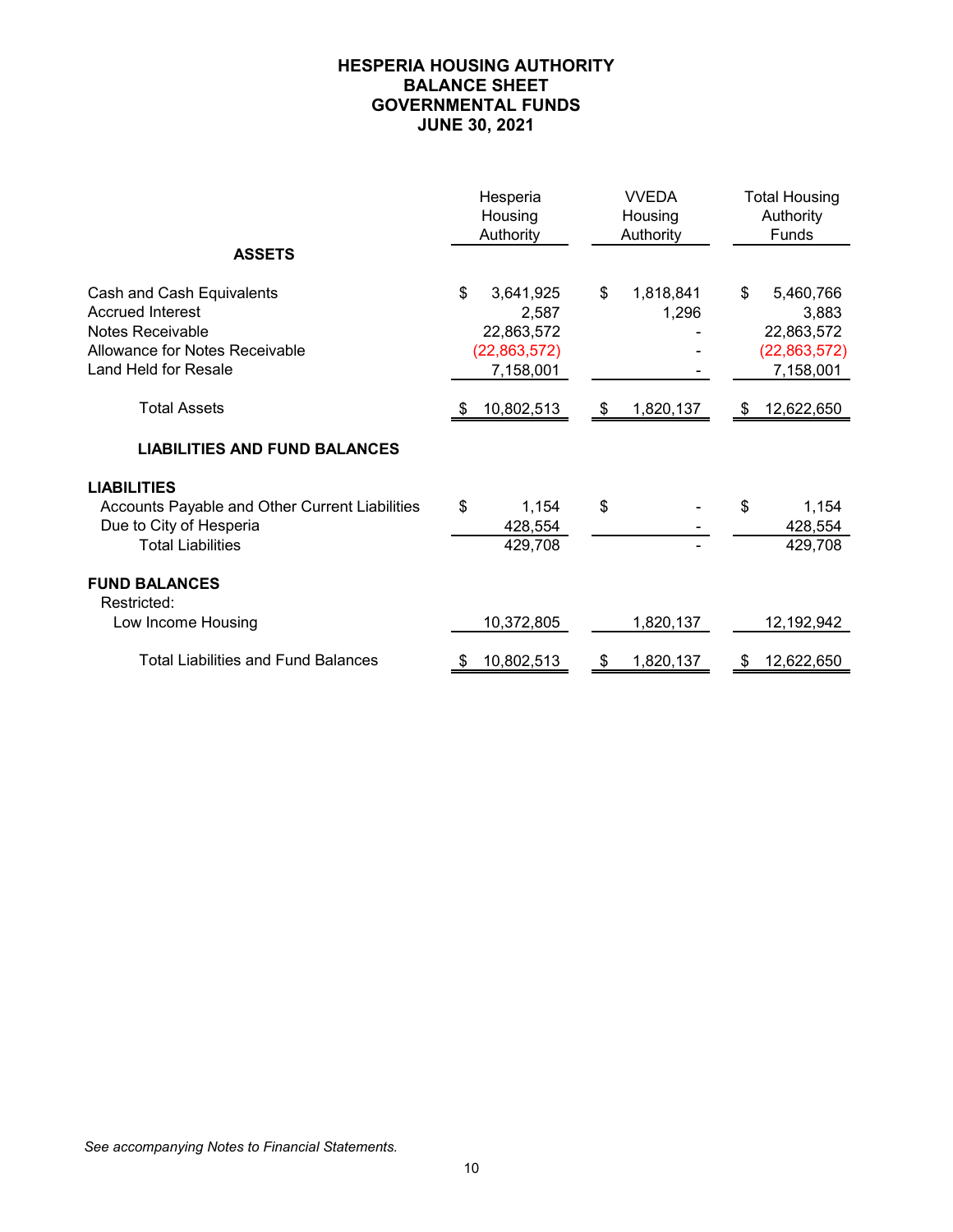### <span id="page-12-0"></span>**HESPERIA HOUSING AUTHORITY RECONCILIATION OF THE BALANCE SHEET TO THE STATEMENT OF NET POSITION GOVERNMENTAL FUNDS JUNE 30, 2021**

| <b>Total Fund Balances - Governmental Funds</b>                                                                                                                                                                                                   |                         | \$<br>12,192,942 |
|---------------------------------------------------------------------------------------------------------------------------------------------------------------------------------------------------------------------------------------------------|-------------------------|------------------|
| Amounts reported for governmental activities in the Statement of<br>Net Position are different because:                                                                                                                                           |                         |                  |
| Capital assets used in governmental activities are not financial<br>resources and therefore are not reported in the governmental<br>therefore are not reported in the governmental funds balance sheet.<br>Cost<br>Less: Accumulated depreciation | \$<br>6.596<br>(6, 596) |                  |
| Deposits with insurance providers to pay for long-term liabilities<br>are not current financial resources to the governmental funds.                                                                                                              |                         | 9,808            |
| <b>Total Net Position</b>                                                                                                                                                                                                                         |                         | 12,202,750       |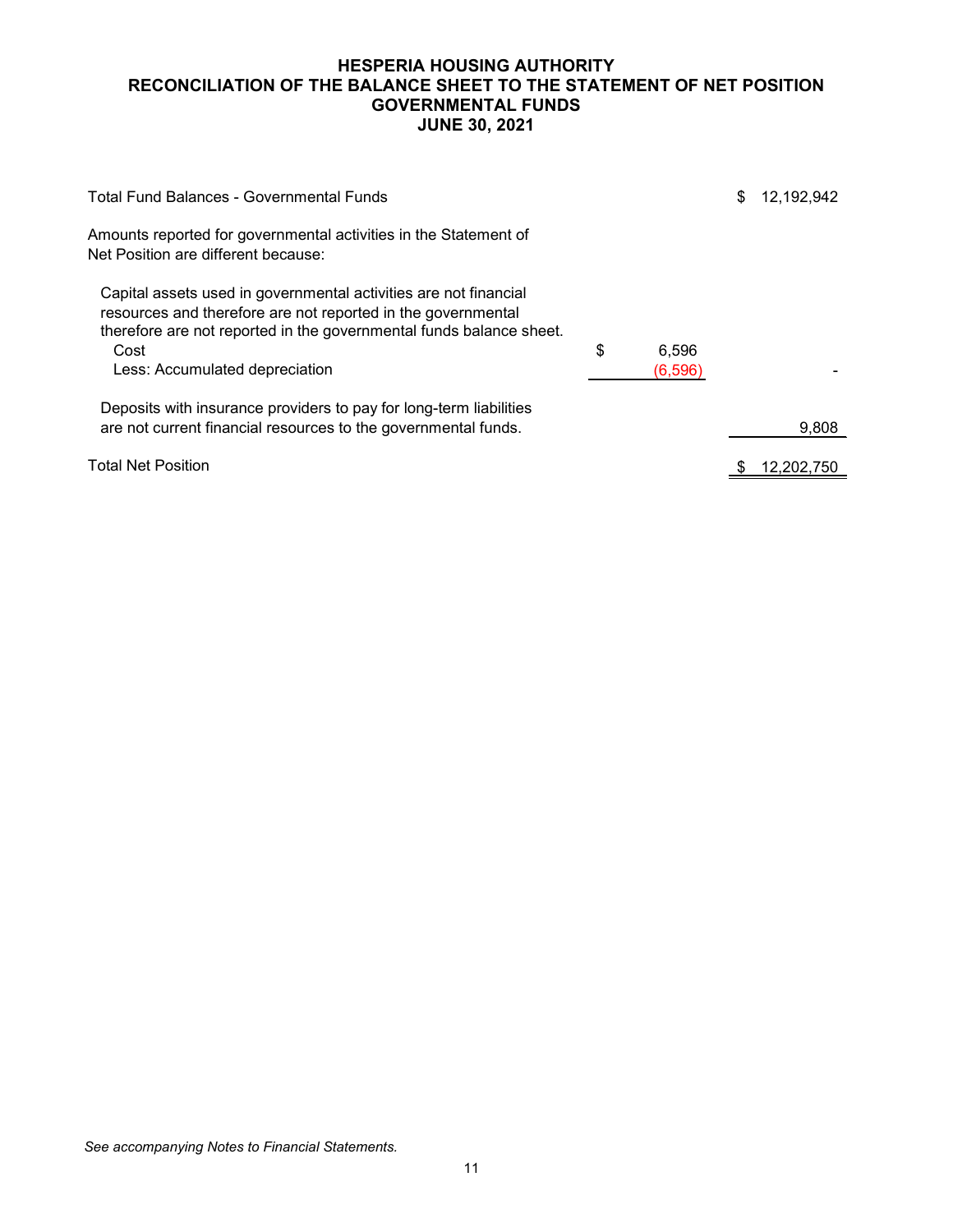### <span id="page-13-0"></span>**HESPERIA HOUSING AUTHORITY STATEMENT OF REVENUES, EXPENDITURES, AND CHANGES IN FUND BALANCES GOVERNMENTAL FUNDS YEAR ENDED JUNE 30, 2021**

|                                        | Hesperia<br>Housing<br>Authority |             | <b>VVEDA</b><br>Housing<br>Authority |    | <b>Total Housing</b><br>Authority<br><b>Funds</b> |
|----------------------------------------|----------------------------------|-------------|--------------------------------------|----|---------------------------------------------------|
| <b>REVENUES</b>                        |                                  |             |                                      |    |                                                   |
| Use of Money and Property              | \$                               | 37,535      | \$<br>9.033                          | \$ | 46,568                                            |
| <b>Other Revenues</b>                  |                                  | 92,208      |                                      |    | 92,208                                            |
| <b>Total Revenues</b>                  |                                  | 129,743     | 9,033                                |    | 138,776                                           |
| <b>EXPENDITURES</b><br>Current:        |                                  |             |                                      |    |                                                   |
| <b>Development Services</b>            |                                  | 1,906,981   |                                      |    | 1,906,981                                         |
| <b>EXCESS (DEFICIENCY) OF REVENUES</b> |                                  |             |                                      |    |                                                   |
| <b>OVER (UNDER) EXPENDITURES</b>       |                                  | (1,777,238) | 9,033                                |    | (1,768,205)                                       |
| Fund Balances - Beginning of Year      |                                  | 12,150,043  | 1,811,104                            |    | 13,961,147                                        |
| <b>FUND BALANCES - END OF YEAR</b>     |                                  | 10,372,805  | 1,820,137                            | S  | 12,192,942                                        |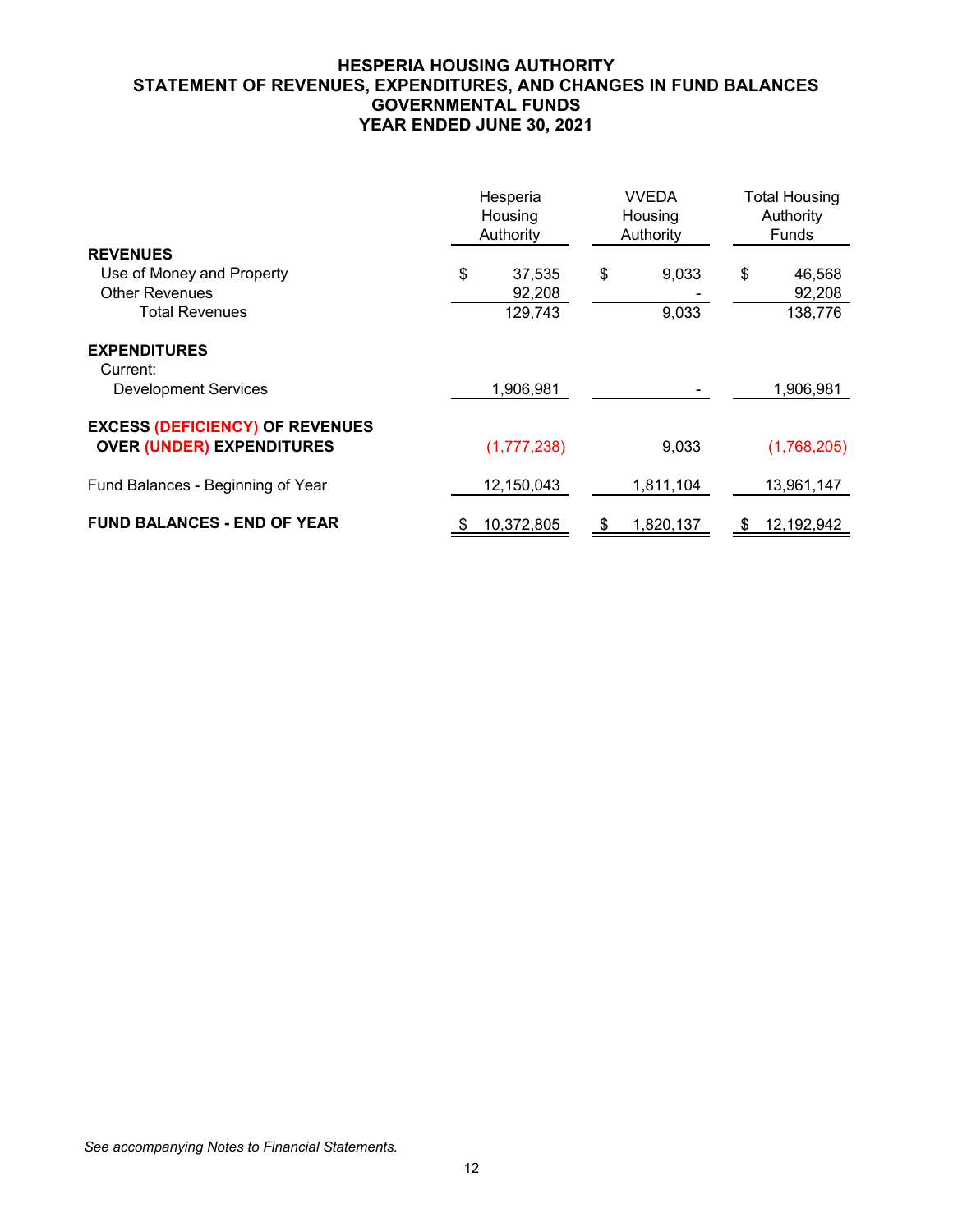### <span id="page-14-0"></span>**HESPERIA HOUSING AUTHORITY RECONCILIATION OF THE STATEMENT OF REVENUES, EXPENDITURES, AND CHANGES IN FUND BALANCES TO THE STATEMENT OF ACTIVITIES GOVERNMENTAL FUNDS YEAR ENDED JUNE 30, 2021**

| Net Change in Fund Balances - Total Governmental Funds                                                                                                                                                                                                                                                                              | \$. | (1,768,205) |
|-------------------------------------------------------------------------------------------------------------------------------------------------------------------------------------------------------------------------------------------------------------------------------------------------------------------------------------|-----|-------------|
| Amounts reported for governmental activities in the Statement of Activities<br>are different because:                                                                                                                                                                                                                               |     |             |
| Governmental funds report capital outlays as expenditures;<br>however, in the Statement of Activities, the cost of those assets is<br>allocated over their estimated useful lives and reported as<br>depreciation expense. This is the amount by which depreciation<br>and disposal exceeded capital outlays in the current period. |     |             |
| <b>Depreciation Expense</b>                                                                                                                                                                                                                                                                                                         |     | (459)       |
| Recording of long-term deposits are included in governmental<br>activities in the government-wide Statement of Activities.                                                                                                                                                                                                          |     | 26          |
| Change in Net Position of Governmental Activities                                                                                                                                                                                                                                                                                   |     | (1,768,638) |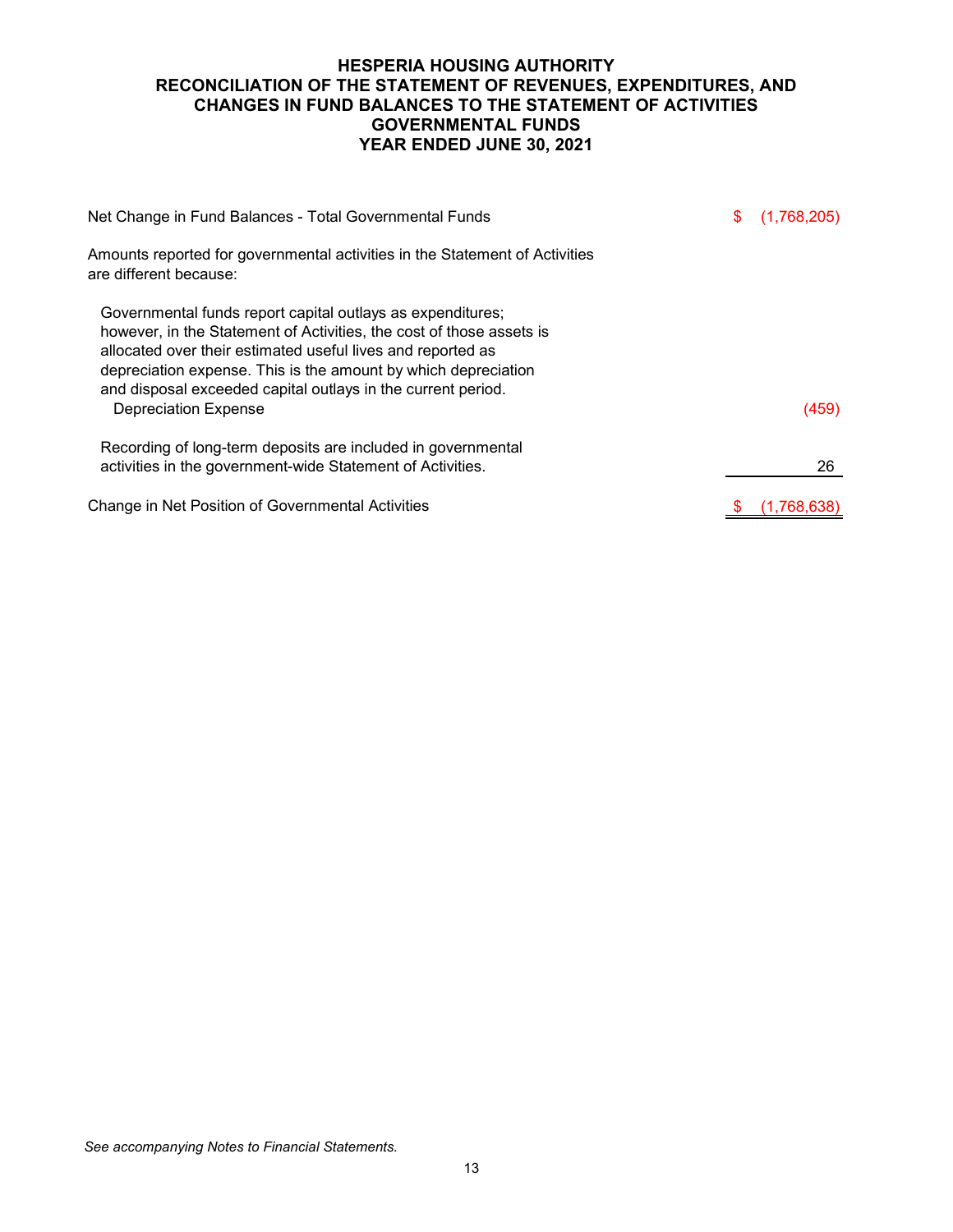### <span id="page-15-0"></span>**NOTE 1 REPORTING ENTITY AND SUMMARY OF SIGNIFICANT ACCOUNTING POLICIES**

### **A. Reporting Entity**

The Hesperia Housing Authority (Authority), which is a subsidiary component unit of the City of Hesperia (City), was established on April 5, 2011 by Resolution No. 2011-022 of the City Council. The Hesperia Housing Authority was activated when the dissolution of the former Hesperia Community Redevelopment Agency occurred on February 1, 2012. The Authority develops, manages, and promotes programs and projects that preserve and improve the supply of affordable housing in the City for low and moderate income persons.

### **B. Basis of Presentation**

The accounting policies of the Authority conform to accounting principles generally accepted in the United States of America as they are applicable to governmental units. The Governmental Accounting Standards Board (GASB) is the accepted standard setting body for establishing governmental accounting and financial reporting principles. The more significant accounting policies reflected in the financial statements are summarized as follows:

### Government-Wide Financial Statements

The government-wide financial statements (i.e., the statement of net position and the statement of activities) report information on all of the activities of the Hesperia Housing Authority. For the most part, the effect of interfund activity has been removed from these statements. Governmental activities, which normally are supported by taxes and intergovernmental revenues, are reported separately from business-type activities, which rely to a significant extent on fees and charges for support. The Authority has no business-type activities.

The statement of activities demonstrates the degree to which the direct expenses of a given function are offset by program revenues. Direct expenses are those that are clearly identifiable with a specific function. Program revenues include 1) charges to customers who purchase, use, or directly benefit from goods, services, or privileges provided by a given function and 2) grants and contributions that are restricted to meeting the operational or capital requirements of a particular function. Taxes and other items not properly included among program revenues are reported instead as general revenues.

#### Governmental Fund Financial Statements

The accounting system of the Authority is organized and operated on the basis of two funds, each of which is considered to be a separate accounting entity. Each fund is accounted for by providing a separate set of self-balancing accounts that constitute its assets, liabilities, deferred inflows of resources, fund equity, revenues, and expenditures. Governmental resources are allocated to and accounted for in individual funds based upon the purposes for which they are to be spent and the means by which spending activities are controlled.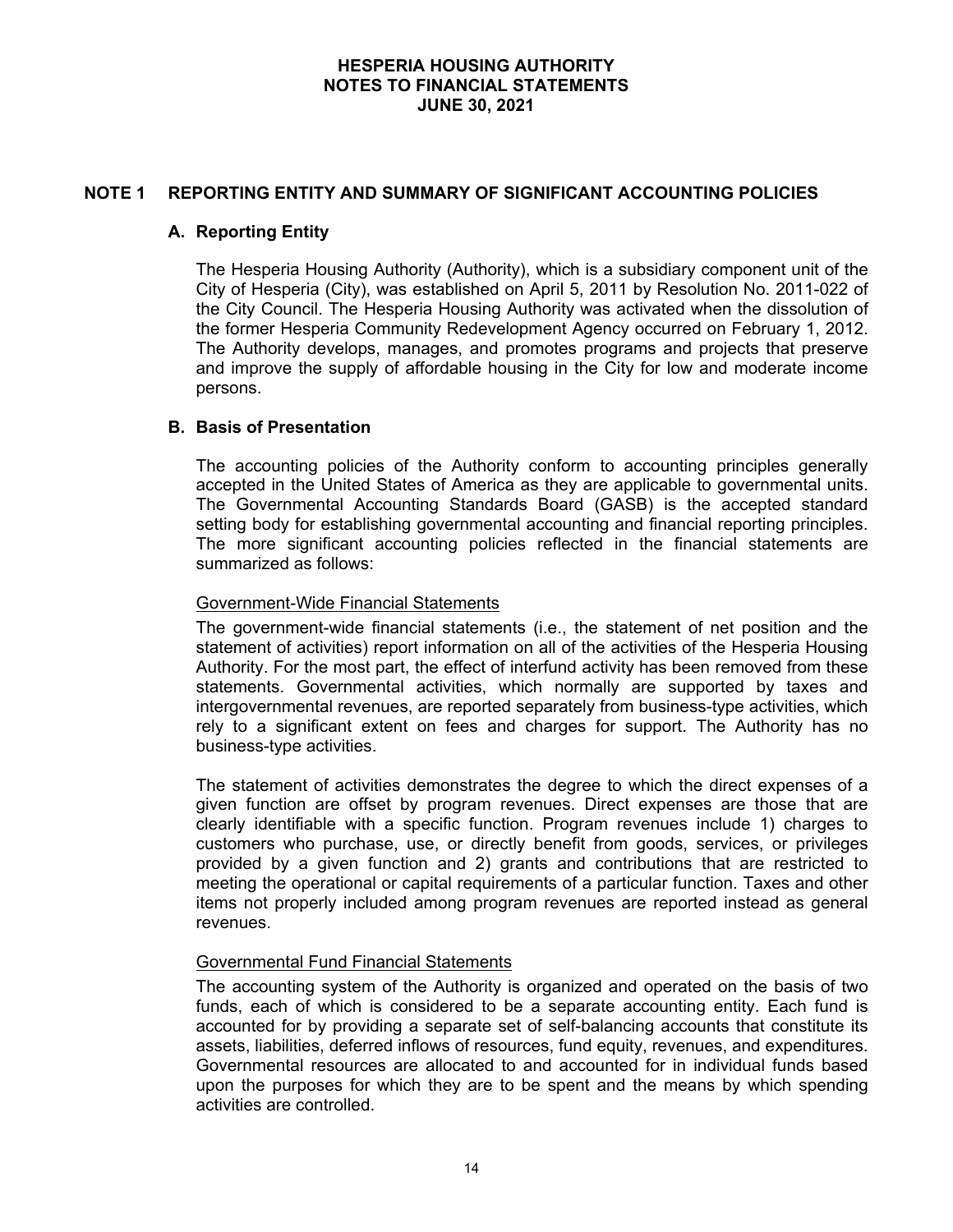### **NOTE 1 REPORTING ENTITY AND SUMMARY OF SIGNIFICANT ACCOUNTING POLICIES (CONTINUED)**

#### **B. Basis of Presentation (Continued)**

Governmental Fund Financial Statements (Continued)

Fund financial statements for the Authority's governmental funds are presented after the government-wide financial statements. These statements display information about major funds individually.

The Authority's Governmental Fund Balances are comprised of the following component:

 The restricted fund balance category includes amounts that can be spent only for the specific purposes stipulated by constitution, external resource providers, or through enabling legislation.

In the governmental fund statements, when expenditures are incurred, the Authority uses the most restrictive funds first. The Authority would use the appropriate funds in the following order: committed, assigned, and lastly unassigned amounts.

The Authority has two major funds described below:

Hesperia Housing Authority Fund is used to account for Low and Moderate Housing activity. The fund balance is set aside to provide for future low and moderate income housing.

Victor Valley Economic Development Authority (VVEDA) Housing Authority Fund is used to account for Low and Moderate Housing activity within the VVEDA project area that is located within the boundaries of the City.

### **C. Measurement Focus**

Measurement focus is a term used to describe "which" transactions are recorded within the various financial statements.

In the government-wide Statement of Net Position and the Statement of Activities, activities are presented using the economic resources measurement focus. Under the economic resources measurement focus, all (both current and long-term) economic resources and obligations of the government are reported.

In the fund financial statements, all governmental funds are accounted for on a spending or "financial flow" measurement focus. This means that only current assets and current liabilities are generally included on their balance sheets. Their reported fund balances (net current assets) are considered a measure of "available spendable resources". Governmental fund operating statements present increases (revenues and other financing sources) and decreases (expenditures and other financing uses) in net current assets. Accordingly, they are said to present a summary of sources and uses of available spendable resources during a period.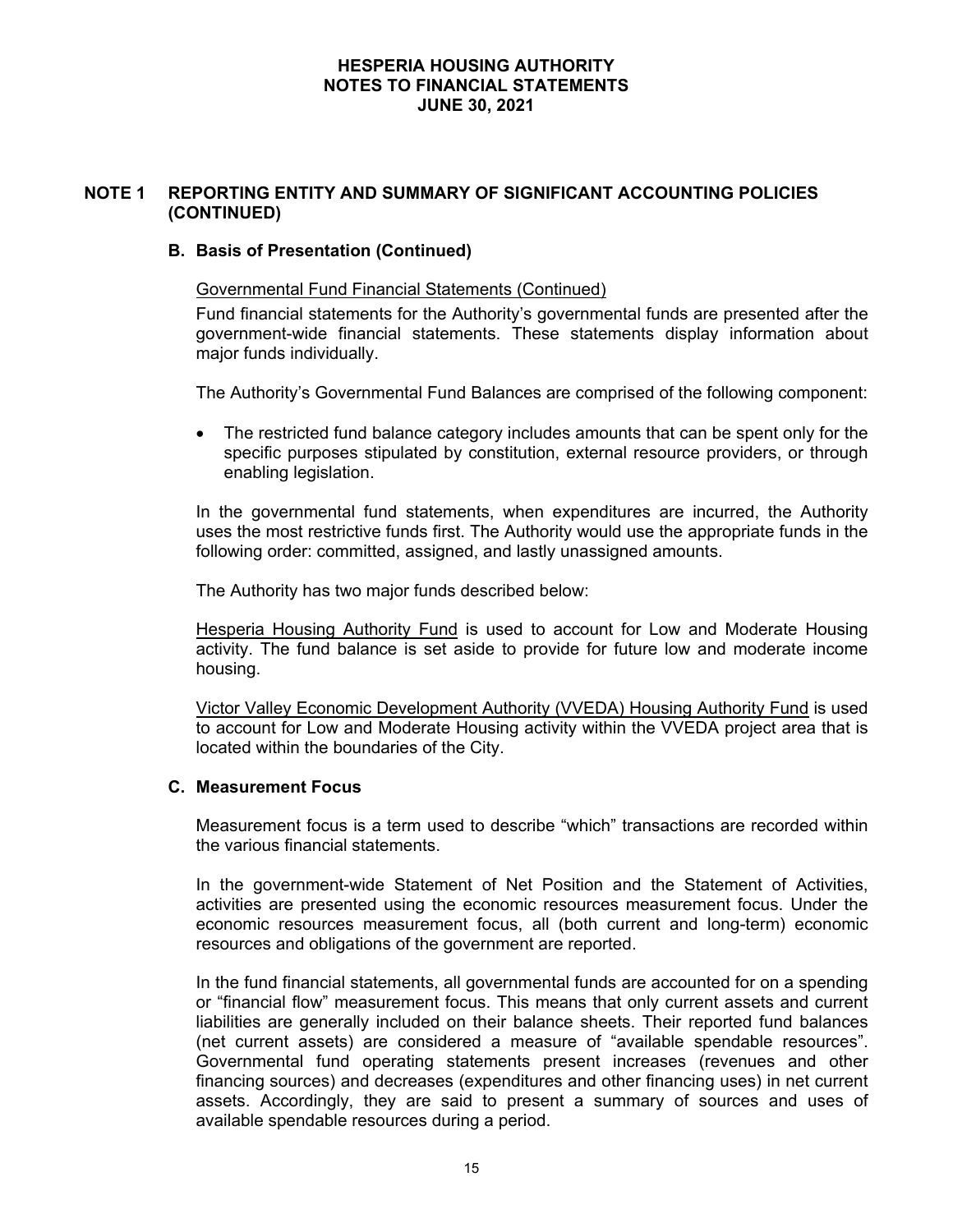### **NOTE 1 REPORTING ENTITY AND SUMMARY OF SIGNIFICANT ACCOUNTING POLICIES (CONTINUED)**

### **C. Measurement Focus (Continued)**

Because of their spending measurement focus, expenditure recognition for governmental fund types excludes amounts represented by noncurrent liabilities. Since they do not affect net current assets, such long-term amounts are not recognized as governmental fund type expenditures or fund liabilities.

Amounts expended to acquire capital assets are recorded as expenditures in the year that resources were expended, rather than as a fund asset. The proceeds of long-term debt are recorded as other financing sources rather than as a fund liability. Amounts paid to reduce long-term indebtedness are reported as fund expenditures.

In the Statement of Net Position, the net position is classified in the following categories:

- Investment in capital assets This amount consists of capital assets net of accumulated depreciation and reduced by outstanding debt that is attributed to the acquisition, construction or improvement of the assets.
- Restricted net position This amount is restricted by external creditors, grantors, contributors, or laws or regulations of other governments.
- Unrestricted net position This amount is the net position that does not meet the definition of "investment in capital assets, net of related debt" or "restricted net position".

When both restricted and unrestricted resources are combined in a fund, expenses are considered to be paid first from restricted resources, and then from unrestricted resources.

### **D. Basis of Accounting**

Basis of accounting refers to "when" transactions are recorded regardless of the measurement focus applied.

In the government-wide Statement of Net Position and Statement of Activities, the governmental activities are presented using the accrual basis of accounting. Under the accrual basis of accounting, revenues are recognized when earned and expenses are recorded when the liability is incurred or economic asset used, regardless of the timing of related cash flows. Revenues, expenses, gains, losses, assets, and liabilities resulting from exchange and exchange-like transactions are recognized when the exchange takes place.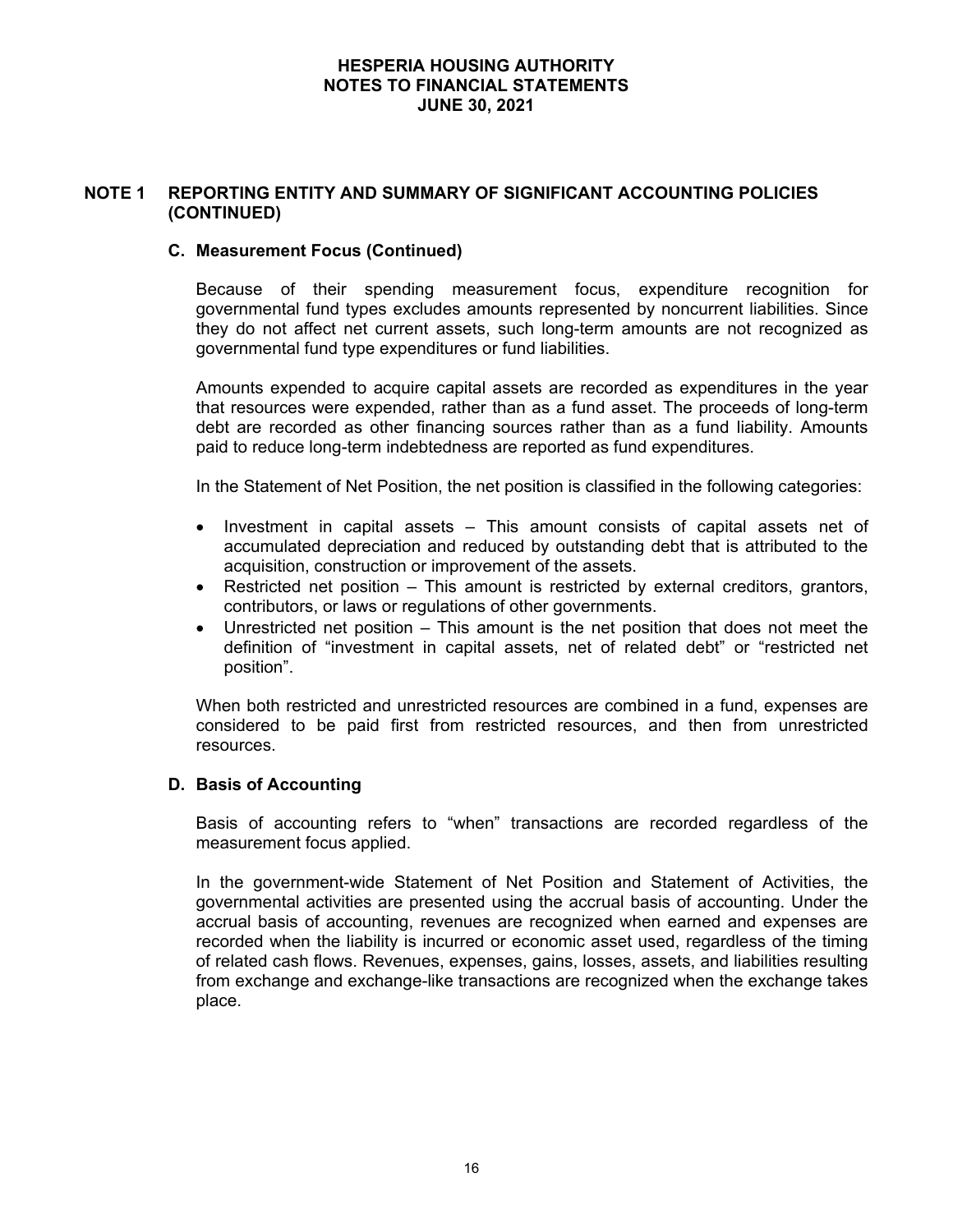### **NOTE 1 REPORTING ENTITY AND SUMMARY OF SIGNIFICANT ACCOUNTING POLICIES (CONTINUED)**

### **D. Basis of Accounting (Continued)**

In the fund financial statements, governmental funds are presented using the modified-accrual basis of accounting. Their revenues are recognized when they become measurable and available as net current assets. Measurable means that the amounts can be estimated, or otherwise determined. Available means that the amounts were collected during the reporting period or soon enough thereafter to be available to finance the expenditures accrued for the reporting period. The Authority considers revenues to be available if they are collected within 60 days of the end of the current fiscal period.

Revenue recognition is subject to the measurable and availability criteria for the governmental funds in the fund financial statements. Exchange transactions are recognized as revenues in the period in which they are earned (i.e., the related goods or services are provided). Locally imposed derived tax revenues are recognized as revenues in the period in which the underlying exchange transaction upon which they are based takes place. Imposed nonexchange transactions are recognized as revenues in the period for which they were imposed. If the period of use is not specified, they are recognized as revenues when an enforceable legal claim to the revenues arises or when they are received, whichever occurs first. Government-mandated and voluntary nonexchange transactions are recognized as revenues when all applicable eligibility requirements have been met.

#### **E. Cash and Investments**

Investments are stated at fair value (quoted market price or best available estimate thereof, see Note 2).

### **F. Claims and Judgments**

When it is probable that a claim liability has been incurred at year end, and the amount of the loss can be reasonably estimated, the Authority records the estimated loss, net of any insurance coverage under its self-insurance program. At June 30, 2021, in the opinion of the Authority's Attorney, the Authority had no material unrecorded claims that would require loss provision in the financial statements, including losses for claims that are Incurred But Not Reported (IBNR). Small dollar claims and judgments are recorded as expenditures when paid.

The Authority participates in the insurance program of the City of Hesperia. Information relating to the insurance program can be found in the notes to the basic financial statements of the City of Hesperia.

#### **G. Land Held for Resale**

Land held for resale is carried at the lower of cost or estimated realizable value.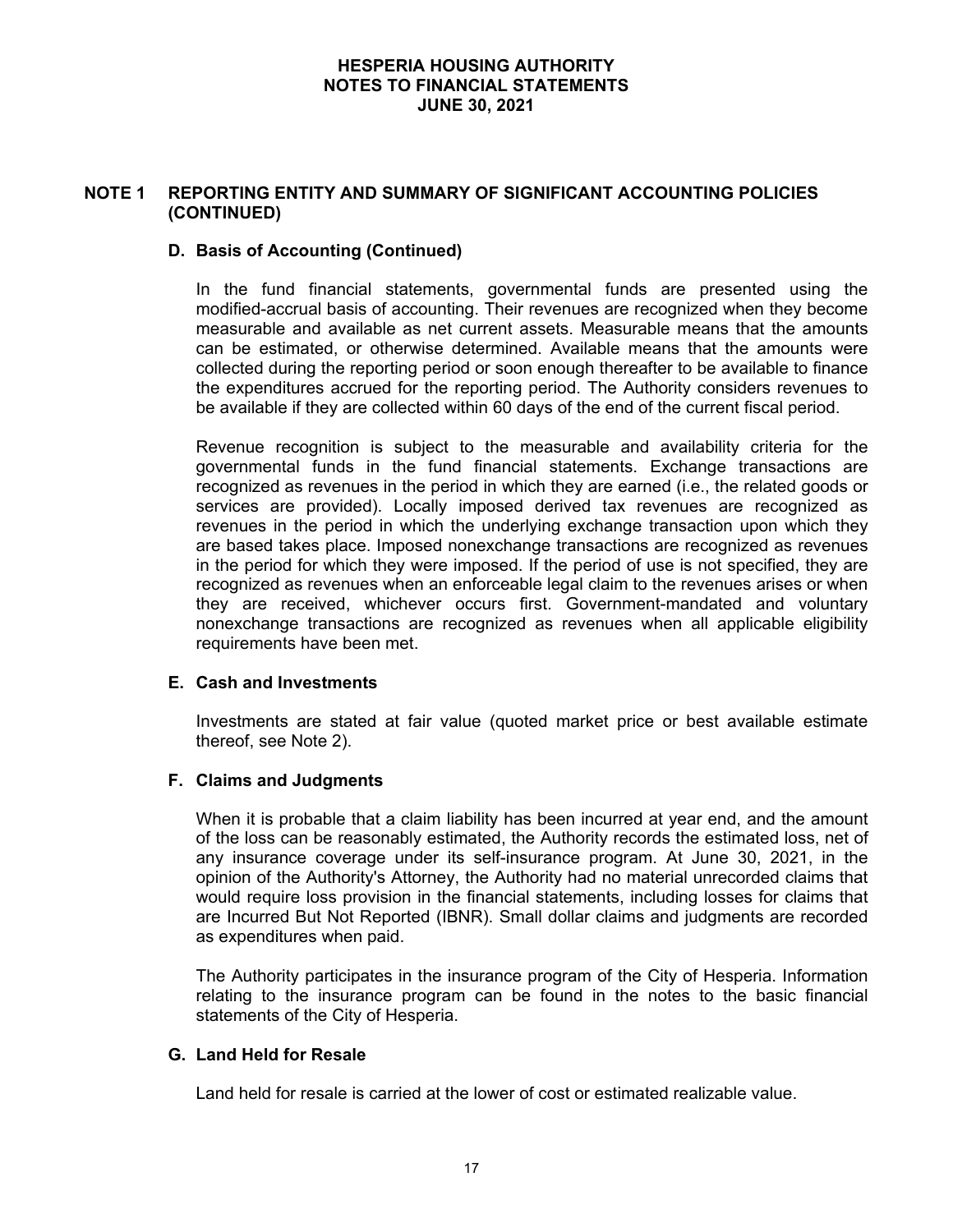### **NOTE 1 REPORTING ENTITY AND SUMMARY OF SIGNIFICANT ACCOUNTING POLICIES (CONTINUED)**

### **H. Capital Assets**

Capital assets, which include equipment, are depreciated and are reported in the government-wide financial statements. Authority policy has set the capitalization threshold for reporting capital assets at \$5,000.

Capital assets have an estimated useful life greater than one year and are valued at historical cost or estimated cost if actual historical cost is not available. Donated capital assets are recorded at acquisition value at the date of acquisition. The cost of normal maintenance and repairs that do not add to the value of the assets or materially extend asset lives are not capitalized.

Depreciation is charged to operations using the straight-line method based on the estimated useful life of an asset ranging from 5 - 30 years.

### **I. Deferred Outflows/Inflows of Resources**

In addition to assets, the statement of net position will sometimes report a separate section for deferred outflows of resources. This separate financial statement element, *deferred outflows of resources,* represents a consumption of net position that applies to a future period(s) and so will *not* be recognized as an outflow of resources (expense/expenditure) until then. The Authority does not have any type of these items at June 30, 2021.

In addition to liabilities, the statement of net position will sometimes report a separate section for *deferred inflows of resources*. This separate financial statement element, *deferred inflows of resources*, represents an acquisition of net position that applies to a future period(s) and so will not be recognized as an inflow of resources (revenue) until that time. The Authority does not have any type of these items at June 30, 2021.

### **J. Receivables**

All accounts, taxes, and service receivables are shown net of an allowance for uncollectibles.

#### **K. Use of Estimates**

The preparation of financial statements in conformity with generally accepted accounting principles in the United States of America requires management to make estimates and assumptions that affect the reported amounts of assets and liabilities and disclosure of contingent assets and liabilities at the date of the financial statements and the reported amounts of revenues and expenses during the reporting period. Actual results could differ from those estimates.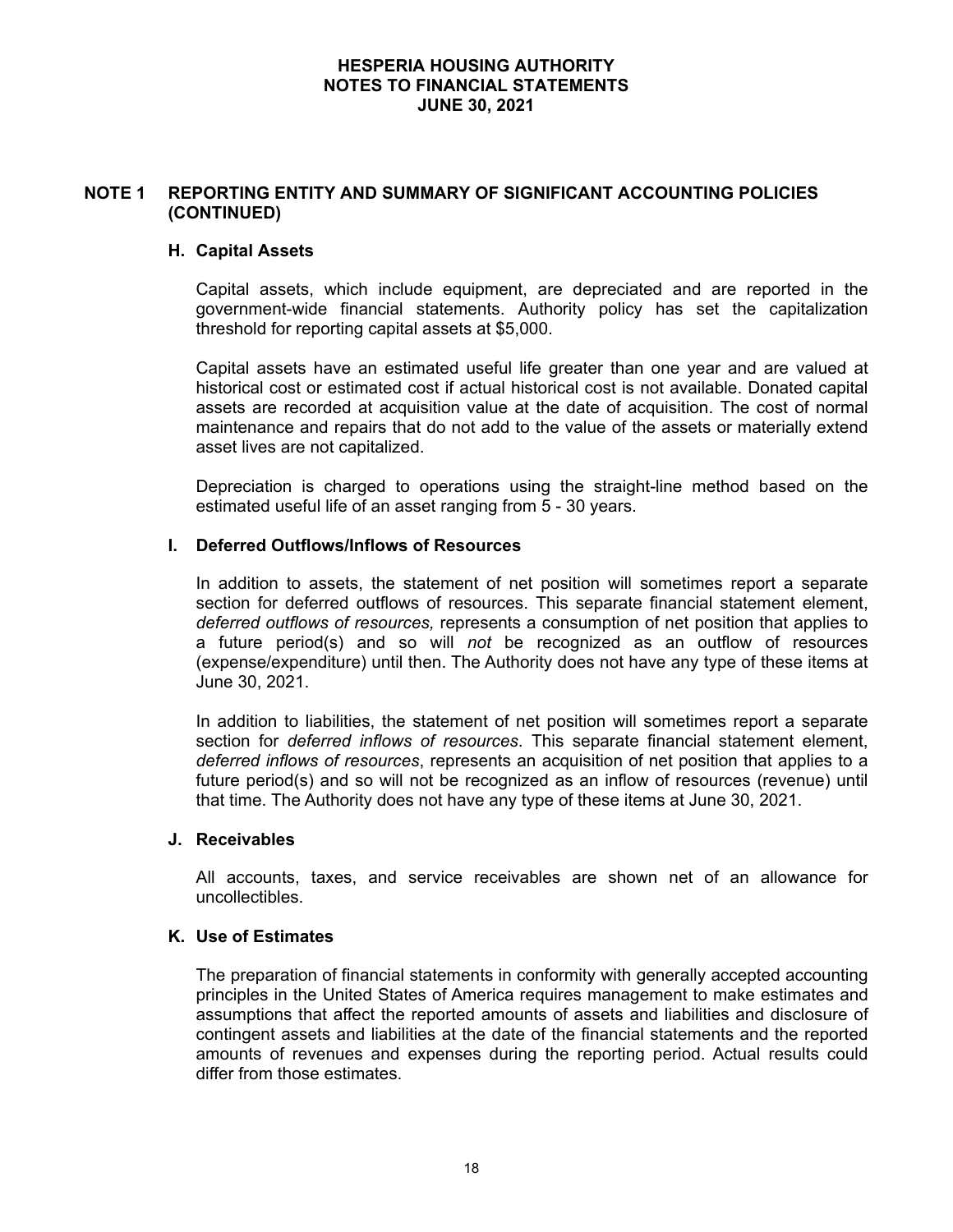#### **NOTE 2 CASH AND INVESTMENTS**

#### **A. Equity in Cash and Investment Pool of the City of Hesperia**

The Authority does not have a separate bank account; however, the Authority's cash and investments are maintained in an investment pool managed by the City. The Authority is a voluntary participant in that pool. This pool is governed by and under the regulatory oversight of the Investment Policy adopted by the City Council of the City. The Authority has not adopted an investment policy separate from that of the City. The fair value of the Authority's investment in this pool is reported in the accompanying financial statements at amounts based upon the Authority's pro-rata share of the fair value calculated by the City for the entire City portfolio. The balance available for withdrawal is based on the accounting records maintained by the City, which are recorded on an original cost basis.

#### **B. Investments Authorized by the California Government Code and the Authority's Investment Policy**

The table below identifies the investment types that are authorized for the Authority by the California Government Code (or the Authority's investment policy, where more restrictive). The table also identifies certain provisions of the California Government Code (or the Authority's investment policy, where more restrictive) that address interest rate risk, and concentration of credit risk.

|                                         |          | Maximum      | Maximum       |
|-----------------------------------------|----------|--------------|---------------|
|                                         | Maximum  | Percentage   | Investment    |
| Authorized Investment Type              | Maturity | of Portfolio | in One Issuer |
|                                         |          |              |               |
| U.S. Treasury Obligations               | 5 Years  | Unlimited    | None          |
| U.S. & State or Local Agency Securities | 5 Years  | Unlimited    | None          |
| <b>Banker's Acceptances</b>             | 180 Days | 25%          | 5%            |
| <b>Commercial Paper</b>                 | 270 Days | 15%          | 10%           |
| Negotiable Certificates of Deposit      | 5 Years  | 25%          | None          |
| Repurchase Agreements                   | 1 Year   | 20%          | None          |
| Local Agency Investment Fund (LAIF)     | N/A      | Unlimited    | None          |
| Medium-Term Notes                       | 5 Years  | 30%          | None          |
| Mutual & Money Market Funds             | 90 Days  | 20%          | 10%           |
| <b>Collateralized Bank Deposits</b>     | 5 Years  | 10%          | None          |
| <b>Investment Pools</b>                 | N/A      | 30%          | None          |
| <b>Municipal Bonds</b>                  | 5 Years  | 10%          | None          |
| <b>Supranational Obligations</b>        | 5 Years  | 30%          | None          |

### **C. Disclosures Related to Interest Rate Risk, Credit Risk and Custodial Credit Risk, and Fair Value Measurements**

The Authority's cash and cash equivalents are pooled with the City of Hesperia's cash and investments. Additional disclosures regarding the pooled investments related to interest rate risk, credit risk, custodial credit risk and fair value measurements are available in the City of Hesperia's Comprehensive Annual Financial Report.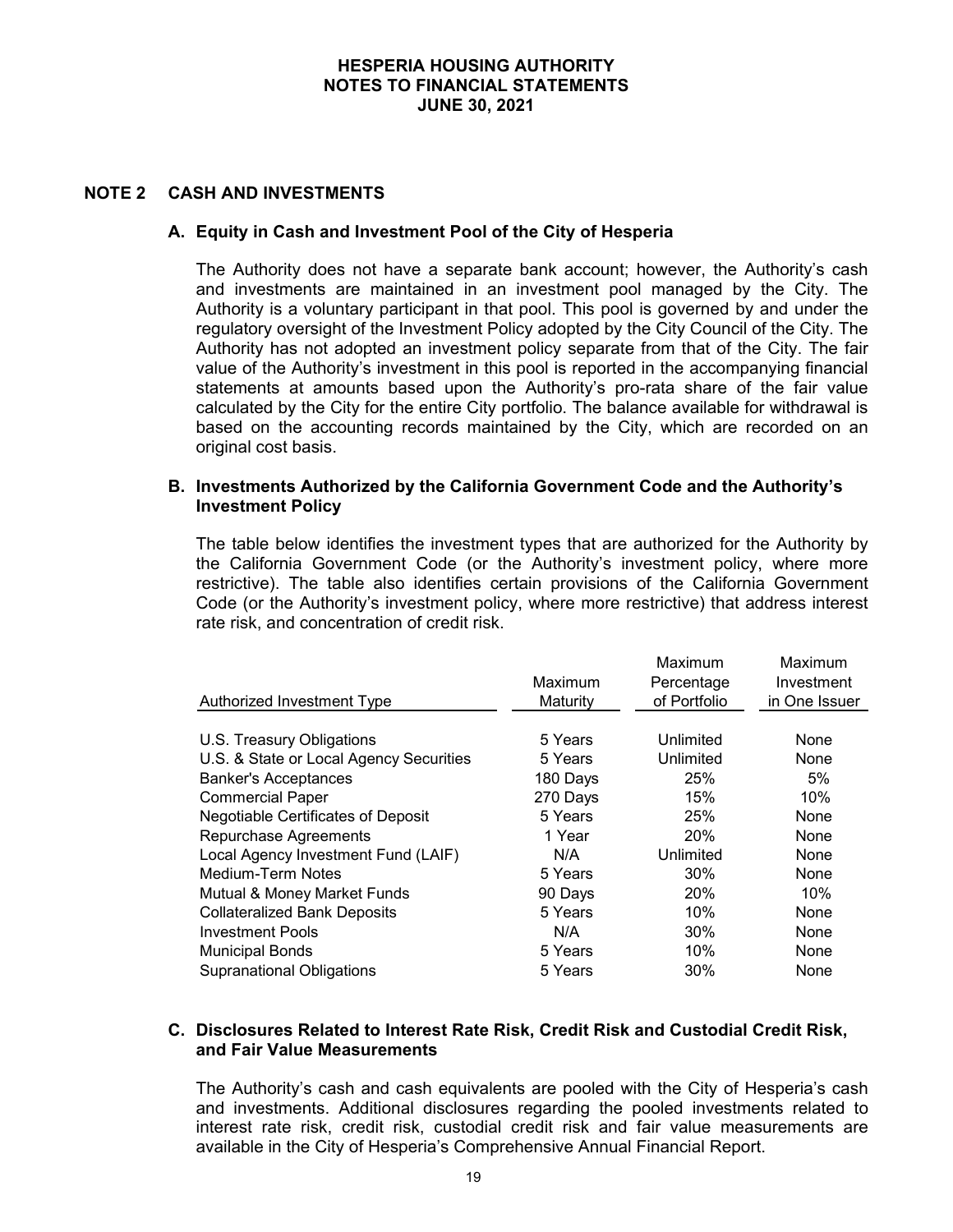### **NOTE 3 CHANGES IN CAPITAL ASSETS**

A summary of changes in capital assets at June 30, 2021 is as follows:

|                                    | Balance at<br>June 30, 2020 | Increases |   | Decreases | Balance<br>June 30, 2021 |
|------------------------------------|-----------------------------|-----------|---|-----------|--------------------------|
| Capital Assets Being Depreciated:  |                             |           |   |           |                          |
| <b>Equipment and Vehicles</b>      | 6.596                       | \$        | S |           | 6.596                    |
| Less Accumulated Depreciation for: |                             |           |   |           |                          |
| Machinery and Equipment            | (6,137)                     | (459)     |   |           | (6, 596)                 |
| <b>Total Capital Assets Being</b>  |                             |           |   |           |                          |
| Depreciated, Net                   | 459                         | (459)     |   |           |                          |
| <b>Net Capital Assets</b>          | 459                         | (459)     |   |           |                          |

#### **NOTE 4 NOTES RECEIVABLE**

Notes receivable, totaling \$22.8 million at June 30, 2021 consists of loans provided for low and moderate income housing, with interest between one percent (1%) and three percent (3%) and maturity of fifty-five (55) years. Payments on these notes are based on a percentage of the residual receipts. The Authority does not know the timing of the repayment of the notes, as there is not enough information on the receipt of residual receipts; therefore, the Authority has recorded an allowance for uncollectible for the outstanding balance of \$22.3 million.

Notes receivable at June 30, 2021 include the following:

|                                    | Outstanding   |            |           |         |                   |            | Outstanding   |            |
|------------------------------------|---------------|------------|-----------|---------|-------------------|------------|---------------|------------|
|                                    | June 30, 2020 |            | Additions |         | <b>Deductions</b> |            | June 30, 2021 |            |
| A. KDF VAH I, L.P.                 | S             | 3,169,098  | \$        | 29.000  | \$                | ٠          | \$            | 3,198,098  |
| B. KDF Hesperia, L.P.              |               | 1,888,747  |           | 24,458  |                   | -          |               | 1,913,205  |
| C. KDF Hesperia II, L.P.           |               | 2,570,699  |           | 28,102  |                   |            |               | 2,598,801  |
| D. PDDC San Remo Hesperia, L.P.    |               | 4,356,520  |           | 39,557  |                   | -          |               | 4,396,077  |
| E. PDDC San Remo Hesperia II, L.P. |               | 6,166,110  |           | 57.557  |                   | (108, 722) |               | 6,114,945  |
| F. Eagle Hesperia 55, L.P.         |               | 4,137,253  |           | 76.639  |                   |            |               | 4,213,892  |
| G. Homebuyer Assistance Program    |               |            |           | 428,554 |                   |            |               | 428,554    |
| Totals                             |               | 22.288.427 |           | 683.867 | \$                | 108,722)   |               | 22,863,572 |

### **A. KDF VAH I, L.P.**

In July 2006, the former Hesperia Community Redevelopment Agency (HCRA) entered into an Owner Participation Agreement (OPA) with KDF VAH I, L.P. (a California limited partnership) for the development, construction and operation of a 68-unit apartment complex of which certain units shall be available to very low income tenants, low income tenants, and moderate income tenants. Under the terms of the OPA, the HCRA loaned \$2,900,000 of its low and moderate income housing funds toward the actual cost for the development, construction, and operation of the project. The loan is for a term of not more than fifty-five years and shall bear interest at a rate of one percent (1%). The agreement is secured by a deed of trust on the property. Due to the dissolution of redevelopment agencies by AB 26x1, the Authority assumed responsibility of the HCRA notes receivable.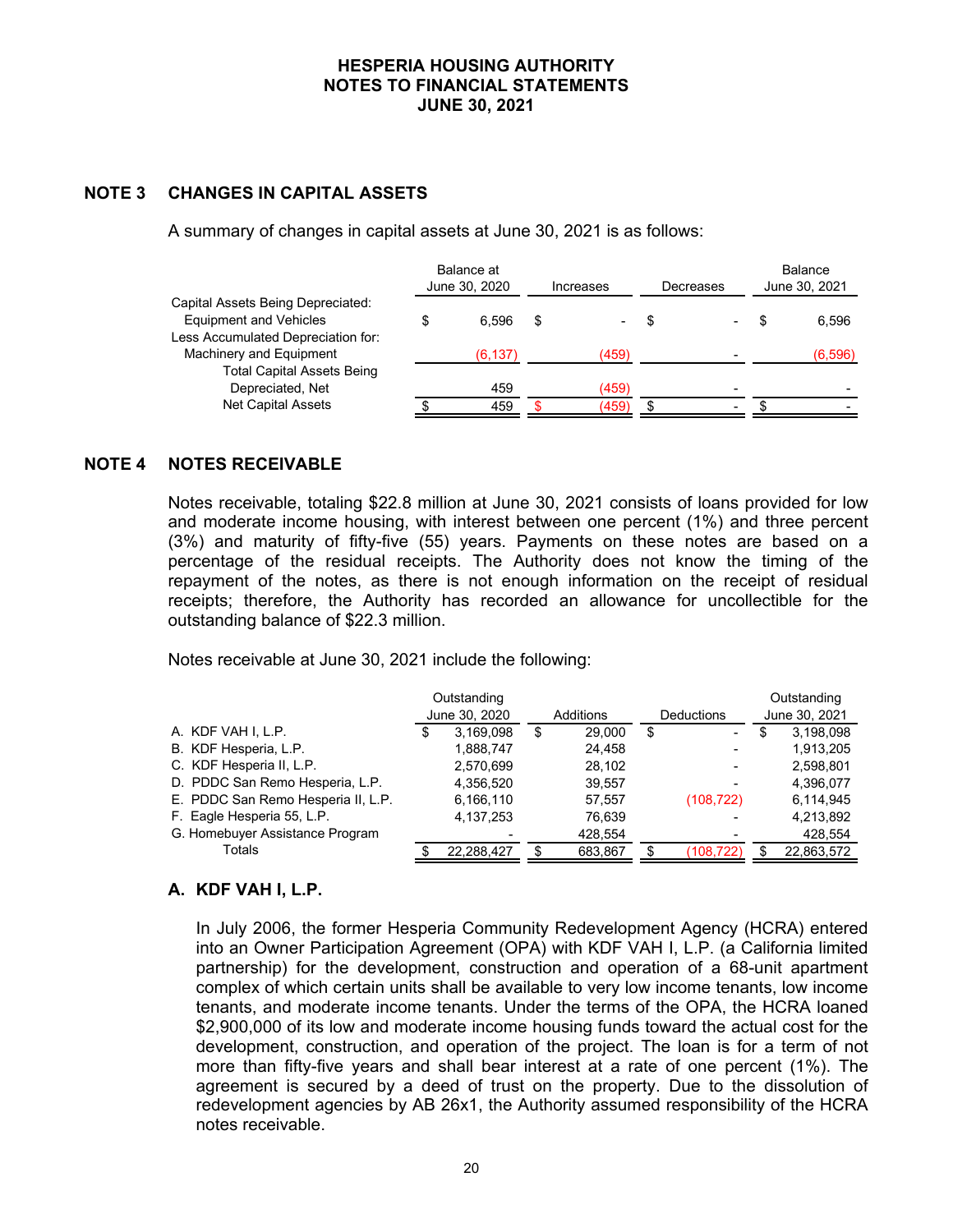### **NOTE 4 NOTES RECEIVABLE (CONTINUED)**

### **A. KDF VAH I, L.P. (Continued)**

Accrued interest on the note through June 30, 2021 is \$298,098. The balance of the loan outstanding at June 30, 2021 was \$3,198,098. Payments on the loan are based on a percentage of the Partnership's positive cash flow. Any unpaid balance is due and payable at the maturity date.

# **B. KDF Hesperia, L.P.**

In December 2005, the former HCRA entered into an OPA with KDF Hesperia, L.P. (a California limited partnership) for the development, construction and operation of a 110 unit apartment complex of which certain units shall be available to very low income tenants, low income tenants, and moderate income tenants. Under the terms of the OPA, the HCRA loaned \$1,250,000 of its low and moderate income housing funds toward the actual cost for the development, construction, and operation of the project. The loan is for a term of not more than fifty-five years and shall bear simple interest at a rate of one percent (1%). The agreement is secured by a deed of trust on the property. Due to the dissolution of redevelopment agencies by AB 26x1, the Authority assumed responsibility of the HCRA notes receivable. On February 1, 2012, the Housing Authority issued a loan of \$398,589, with an interest rate of three percent (3%), to assist with converting the construction loan to a permanent loan. Accrued interest on the combined notes through June 30, 2021 is \$264,617. The balance of the loan outstanding at June 30, 2021 was \$1,913,205. Payments on the loan are based on a percentage of the Partnership's positive cash flow. Any unpaid balance is due and payable at the maturity date.

### **C. KDF Hesperia II, L.P.**

In March 2006, the former HCRA entered into an OPA with KDF Hesperia II, L.P. (a California limited partnership) for the development, construction and operation of a 72 unit apartment complex of which certain units shall be available to very low income tenants, low income tenants, and moderate income tenants. Under the terms of the OPA, the HCRA loaned \$2,000,000 of its low and moderate income housing funds toward the actual cost for the development, construction, and operation of the project. The loan is for a term of not more than fifty-five years and shall bear interest at a rate of one percent (1%). The agreement is secured by a deed of trust on the property. Due to the dissolution of redevelopment agencies by AB 26x1, the Authority assumed responsibility of the HCRA notes receivable. On February 1, 2012, the Authority issued a loan of \$270,070, with an interest rate of three percent (3%), to assist with converting the construction loan to a permanent loan. Accrued interest on the combined notes through June 30, 2021 is \$328,731. The balance of the loan outstanding at June 30, 2021 was \$2,598,801. Payments on the loan are based on a percentage of the Partnership's positive cash flow. Any unpaid balance is due and payable at the maturity date.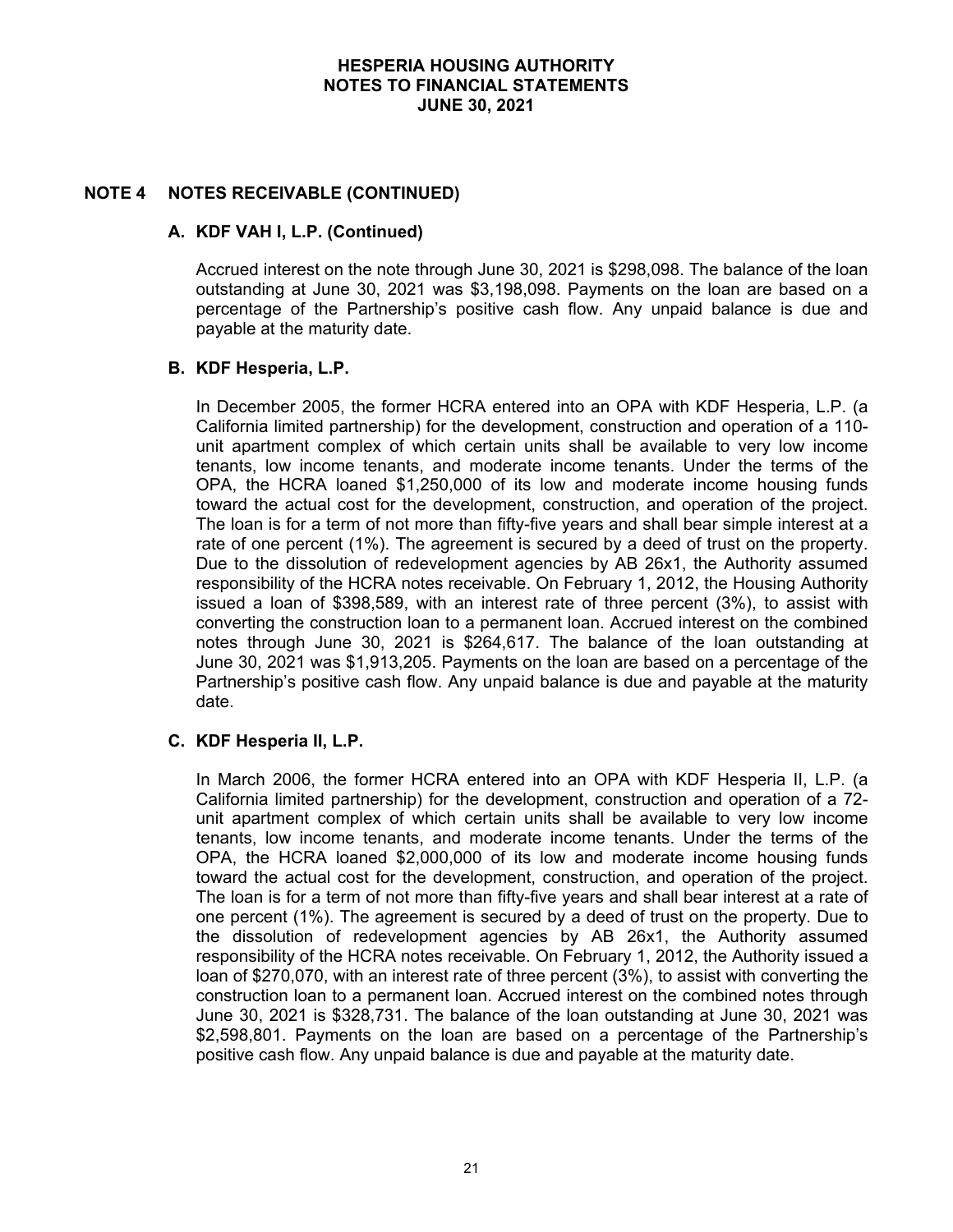### **NOTE 4 NOTES RECEIVABLE (CONTINUED)**

#### **D. PDDC San Remo Hesperia, L.P.**

On November 2007, the former HCRA entered into an OPA with PDDC San Remo Hesperia, L.P. (Palm Desert Development Company, a California limited partnership) for the development, construction, and operation of a 65-unit apartment complex of which certain units shall be available to very low-income tenants and low-income tenants. Under the terms of the OPA, the HCRA loaned \$3,955,711 of its low and moderate income housing funds toward the actual cost for the development, construction, and operation of the project. The loan is for a term of not more than fifty-five years and shall bear interest at a rate of one percent (1%). The agreement is secured by a deed of trust on the property. Due to the dissolution of redevelopment agencies by AB 26x1, the Authority assumed responsibility of the HCRA notes receivable. Accrued interest on the note through June 30, 2021 is \$440,367. The balance of the loan outstanding at June 30, 2021 was \$4,396,077. Payments on the loan are based on a percentage of the Partnership's positive cash flow. Any unpaid balance is due and payable at the maturity date.

# **E. PDDC San Remo Hesperia II, L.P.**

On October 5, 2010, the former HCRA entered into an OPA with PDDC San Remo Hesperia II, L.P. (Palm Desert Development Company, a California limited partnership) for the development, construction, and operation of a 58-unit apartment complex of which certain units shall be available to very low-income tenants and low-income tenants. Under the terms of the OPA, the HCRA loaned \$6,613,620 of its low and moderate income housing funds toward the actual cost for the development, construction, and operation of the project. The loan is for a term of not more than fiftyfive years and shall bear interest at a rate of one percent (1%). The agreement is secured by a deed of trust on the property. Due to the dissolution of redevelopment agencies by AB 26x1, the Authority assumed responsibility of the HCRA notes receivable. Accrued interest on the note through June 30, 2021 is \$407,657 and principal payments received are \$1,159,699. The balance of the loan outstanding at June 30, 2021 was \$6,114,945.

### **F. Eagle Hesperia 55, L.P.**

On February 16, 2016, the former HCRA entered into an OPA with Eagle Hesperia 55 L.P. (a California limited partnership) for the development, construction, and operation of a 96-unit apartment complex of which certain units shall be available to low income senior citizens. Under the terms of the OPA, the Authority loaned \$3,831,975 of its low and moderate income housing funds toward the actual cost for the development, construction, and operation of the project. The loan is for a term of fifty-five years, with the option of extending the term up to twenty-five years; the option must be exercised between the fifty-third year and fifty-fourth year. The loan shall bear interest at a rate of two percent (2%). The agreement is secured by a deed of trust on the property. Accrued interest on the note through June 30, 2021 is \$381,917. The balance of the loan outstanding at June 30, 2021 was \$4,213,892. Any unpaid balance is due and payable at the maturity date.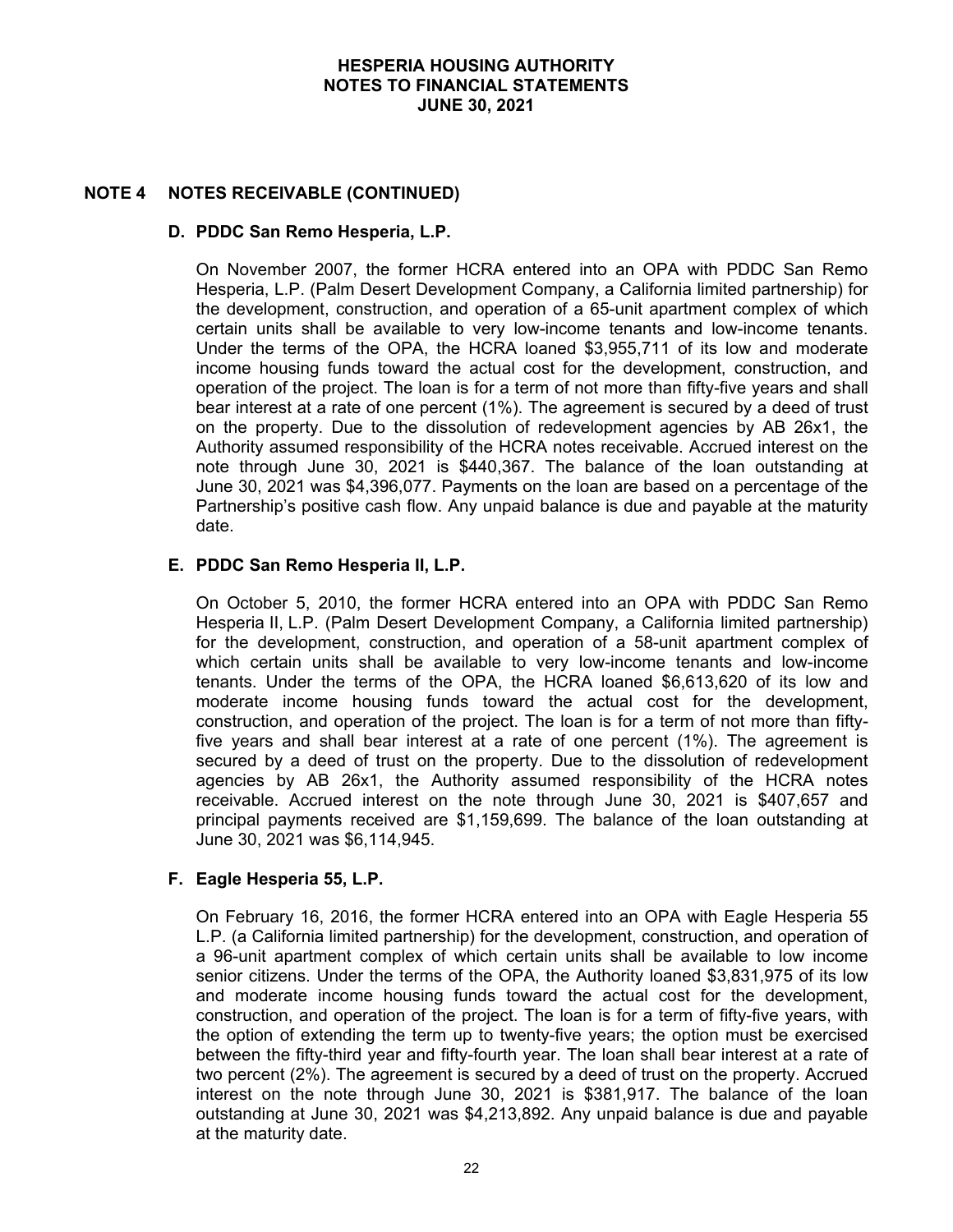### **NOTE 4 NOTES RECEIVABLE (CONTINUED)**

#### **G. Homebuyer Assistance Program**

On July 17, 2012 the City Council and Housing Authority adopted Joint Resolution No. 2012-061 and HHA 2012-010 approving implementation of the Seller Mortgage Carryback Program (SMCP) that carried back a portion of the sale price of properties as a second mortgage loan and; the SMCP will enable the City and HHA to fund the amount needed to make the purchase price of single family residential properties affordable to households whose income is fifty percent (50%) AMI or below, in the form of a thirty (30) year deferred, zero interest bearing loan. The SMCP loan is secured by a second deed of trust on the property. At June 30, 2021, there are five loans outstanding with total balance of \$428,554.

#### **NOTE 5 RISK MANAGEMENT**

The Authority, through the City of Hesperia, is a member of the Public Entity Risk Management Authority (PERMA), a joint powers authority for the purpose of achieving savings on insurance premiums. Disclosures regarding these policies are available in the City of Hesperia's Comprehensive Annual Financial Report.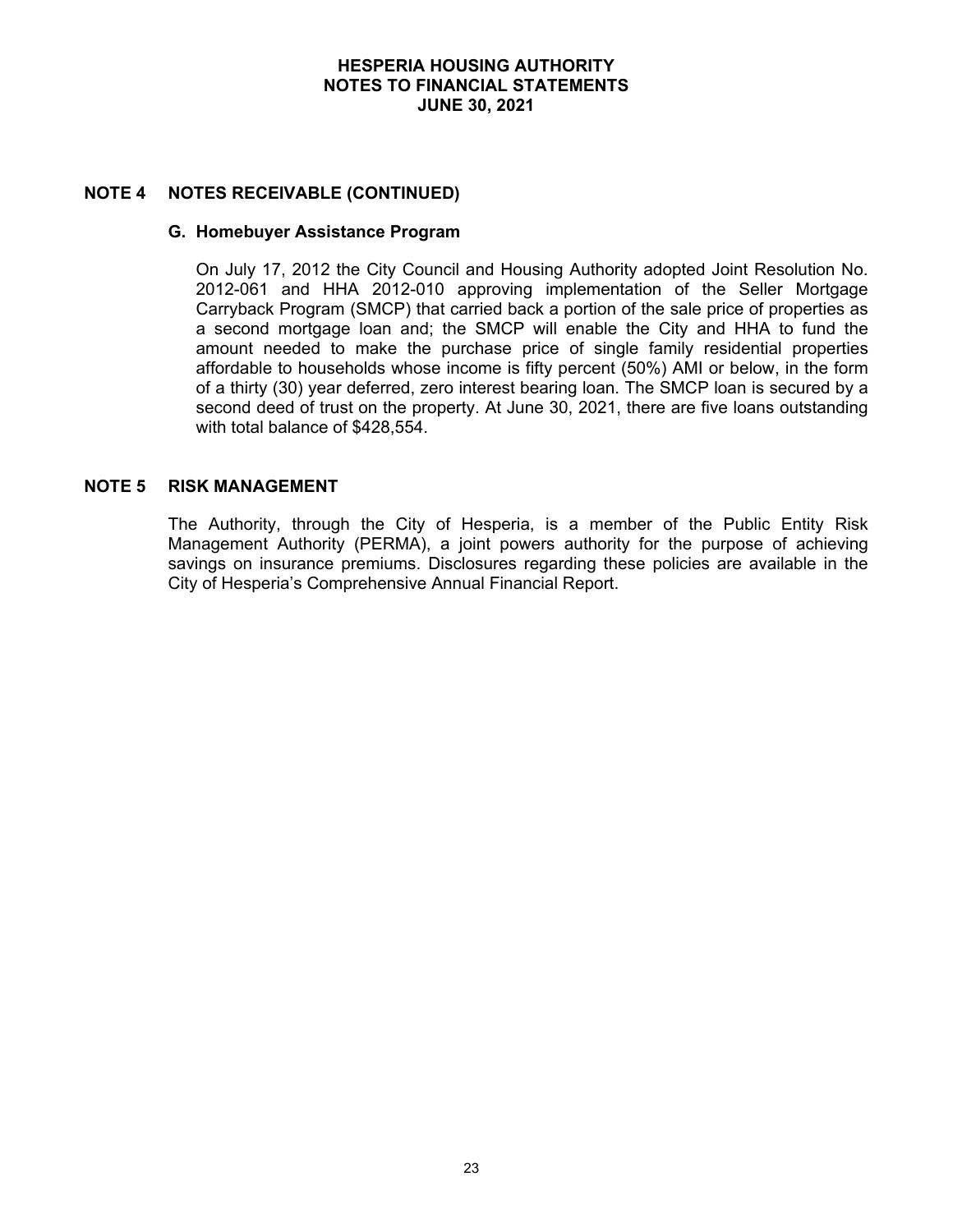**REQUIRED SUPPLEMENTARY INFORMATION**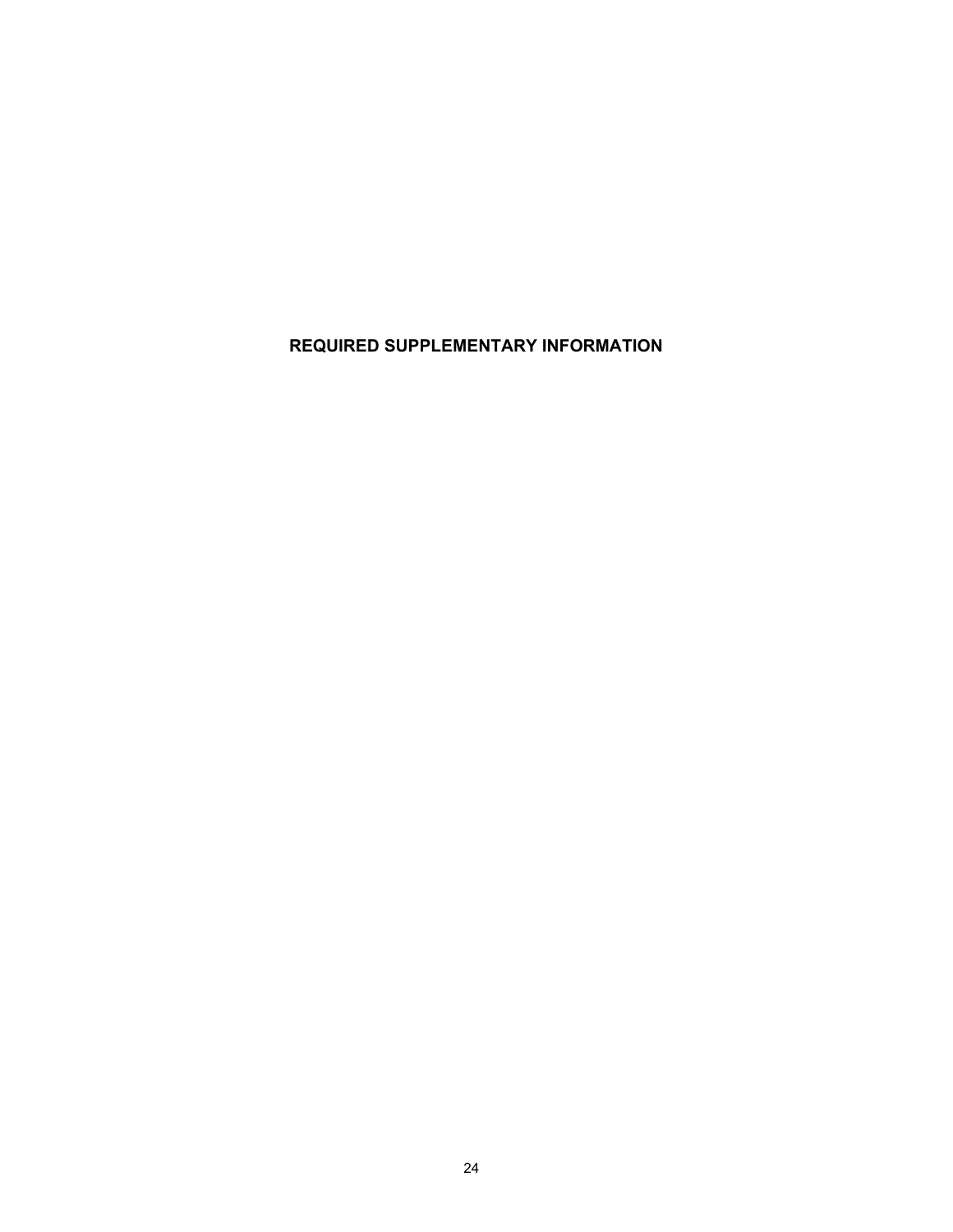### **HESPERIA HOUSING AUTHORITY BUDGETARY COMPARISON SCHEDULE HESPERIA HOUSING AUTHORITY SPECIAL REVENUE FUND YEAR ENDED JUNE 30, 2021**

<span id="page-26-0"></span>

|                                                                                       |              | <b>Budgeted Amounts</b> |              | Variance with       |  |
|---------------------------------------------------------------------------------------|--------------|-------------------------|--------------|---------------------|--|
|                                                                                       | Original     | Final                   | Actual       | <b>Final Budget</b> |  |
| <b>FUND BALANCE - BEGINNING OF YEAR</b>                                               | \$12,150,043 | \$12,150,043            | \$12,150,043 | \$                  |  |
| <b>RESOURCES (INFLOWS)</b>                                                            |              |                         |              |                     |  |
| Use of Money and Property                                                             | 76,619       | 76,619                  | 37,535       | (39,084)            |  |
| <b>Other Revenues</b>                                                                 | 90,133       | 90,133                  | 92,208       | 2,075               |  |
| Amount Available for                                                                  |              |                         |              |                     |  |
| Appropriations                                                                        | 166,752      | 166,752                 | 129,743      | (37,009)            |  |
| <b>CHARGES TO APPROPRIATIONS</b><br>(OUTFLOWS)<br>Current:                            |              |                         |              |                     |  |
| <b>Development Services</b>                                                           | 75,978       | 75,978                  | 1,906,981    | (1,831,003)         |  |
| <b>Total Charges to Appropriations</b>                                                | 75,978       | 75,978                  | 1,906,981    | (1,831,003)         |  |
| <b>EXCESS OF RESOURCES</b><br><b>OVER/(UNDER) CHARGES TO</b><br><b>APPROPRIATIONS</b> | 90,774       | 90,774                  | (1,777,238)  | (1,868,012)         |  |
| <b>FUND BALANCE - END OF YEAR</b>                                                     | \$12,240,817 | \$12,240,817            | \$10,372,805 | (1,868,012)<br>\$.  |  |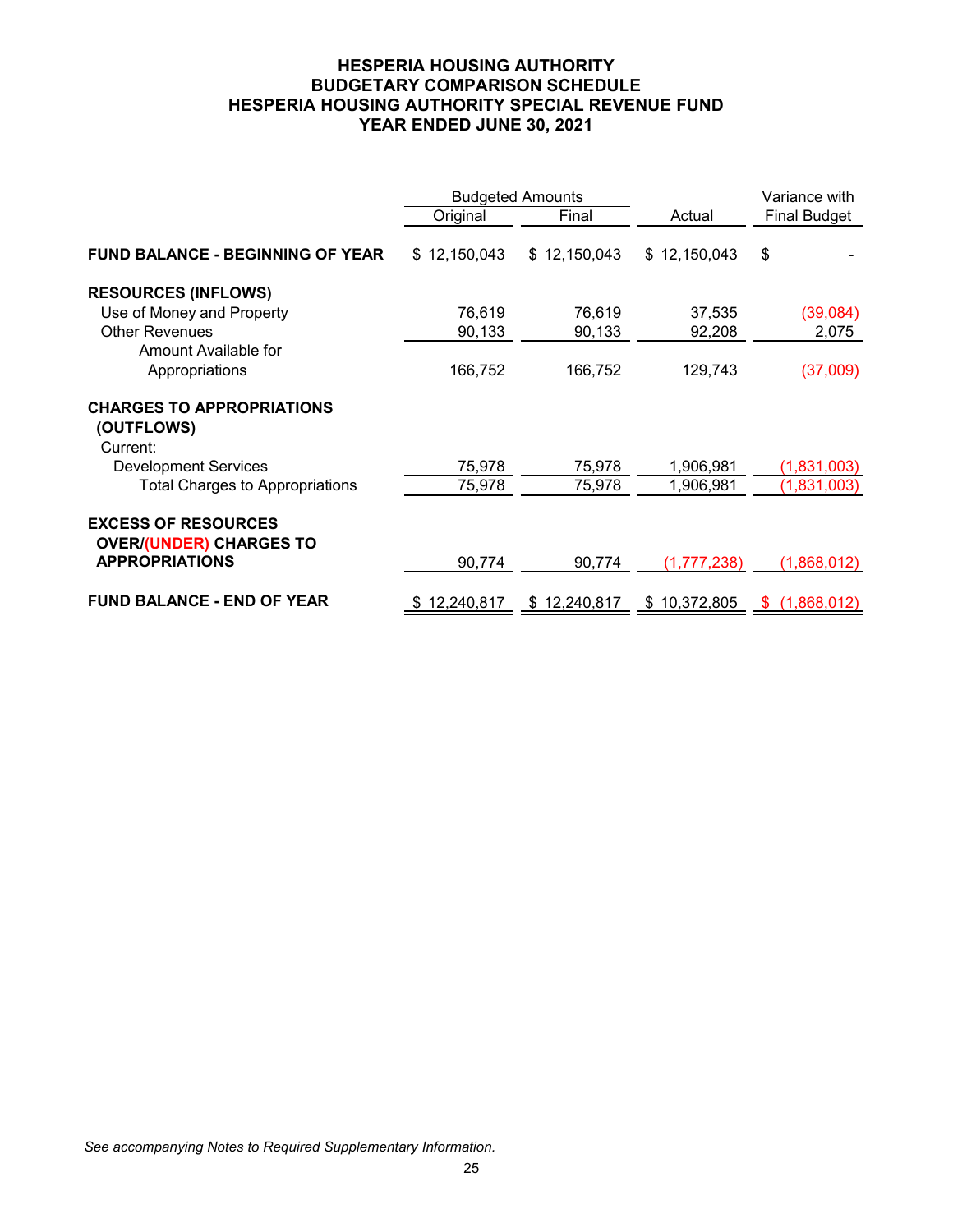### **HESPERIA HOUSING AUTHORITY BUDGETARY COMPARISON SCHEDULE VVEDA HOUSING AUTHORITY SPECIAL REVENUE FUND – YEAR ENDED JUNE 30, 2021**

<span id="page-27-0"></span>

|                                                         |                  | <b>Budgeted Amounts</b> |                 | Variance with       |  |
|---------------------------------------------------------|------------------|-------------------------|-----------------|---------------------|--|
|                                                         | Original         | Final                   | Actual          | <b>Final Budget</b> |  |
| <b>FUND BALANCE - BEGINNING OF YEAR</b>                 | 1.811.104<br>SS. | 1.811.104<br>\$         | S.<br>1.811.104 | - \$                |  |
| <b>RESOURCES (INFLOWS)</b><br>Use of Money and Property | 24,140           | 24,140                  | 9,033           | (15, 107)           |  |
| <b>FUND BALANCE - END OF YEAR</b>                       | 1,835,244        | 1,835,244               | 1.820.137       | (15,107)            |  |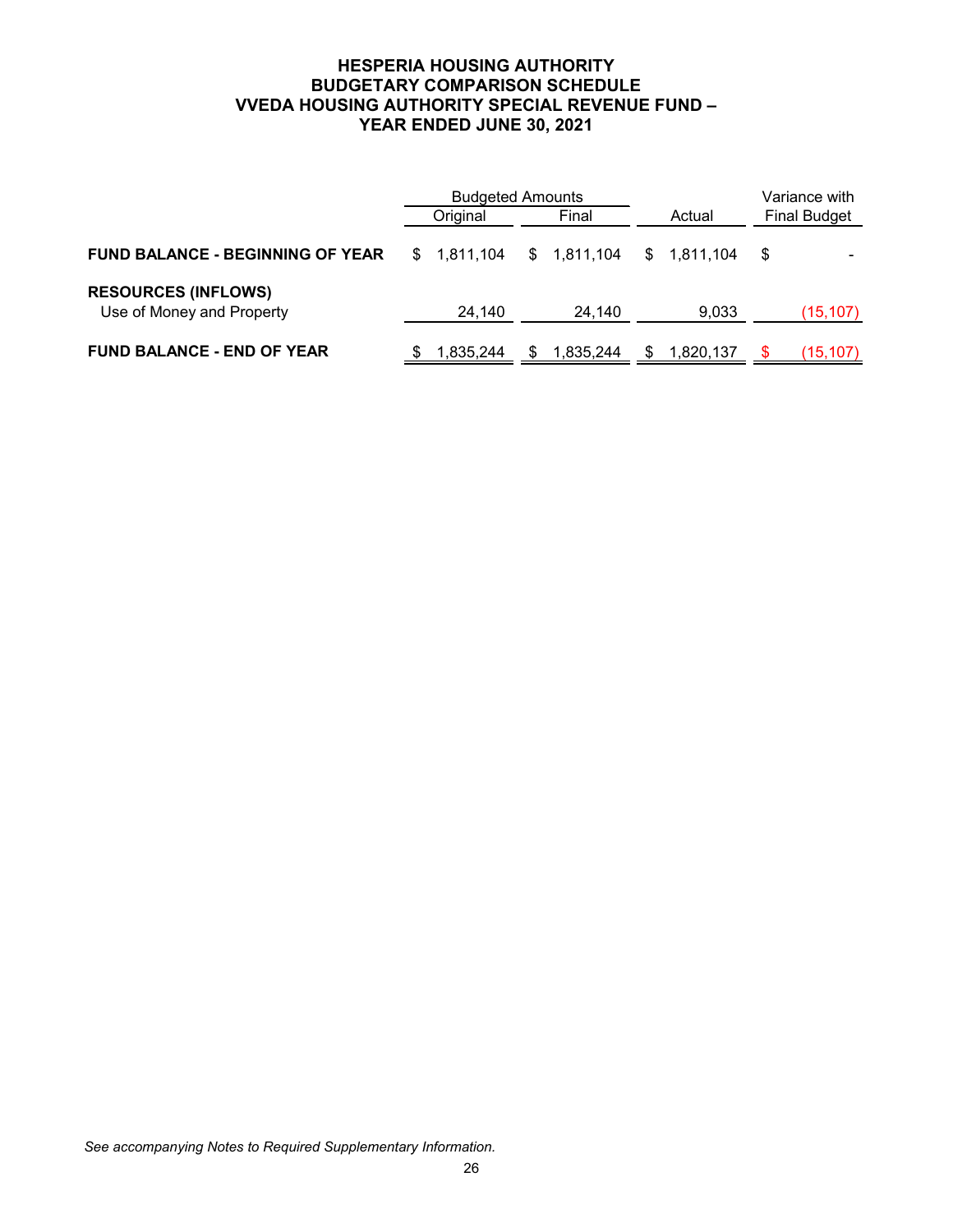### **HESPERIA HOUSING AUTHORITY NOTES TO REQUIRED SUPPLEMENTARY INFORMATION JUNE 30, 2021**

#### <span id="page-28-0"></span>**NOTE 1 BUDGETARY DATA**

In conjunction with the City of Hesperia's budgeting process, the Authority adopts annual operating budgets for the governmental funds each year. The Authority's Board approves each year's budget submitted by the City Manager prior to the beginning of the new fiscal year. The Board conducts public hearings prior to its adoption. Supplemental appropriations, when required during the period, are also approved by the Board. Increases in annual expenditures require approval by the Board. Interdepartmental budget changes are approved by the City Manager. In most cases, expenditures may not exceed appropriations at the fund level for each fund. At fiscal year-end, all operating budget appropriations lapse. However, encumbrances at year-end are reported as reservations of fund balance. Budgets for the governmental funds are adopted on a basis consistent with generally accepted accounting principles.